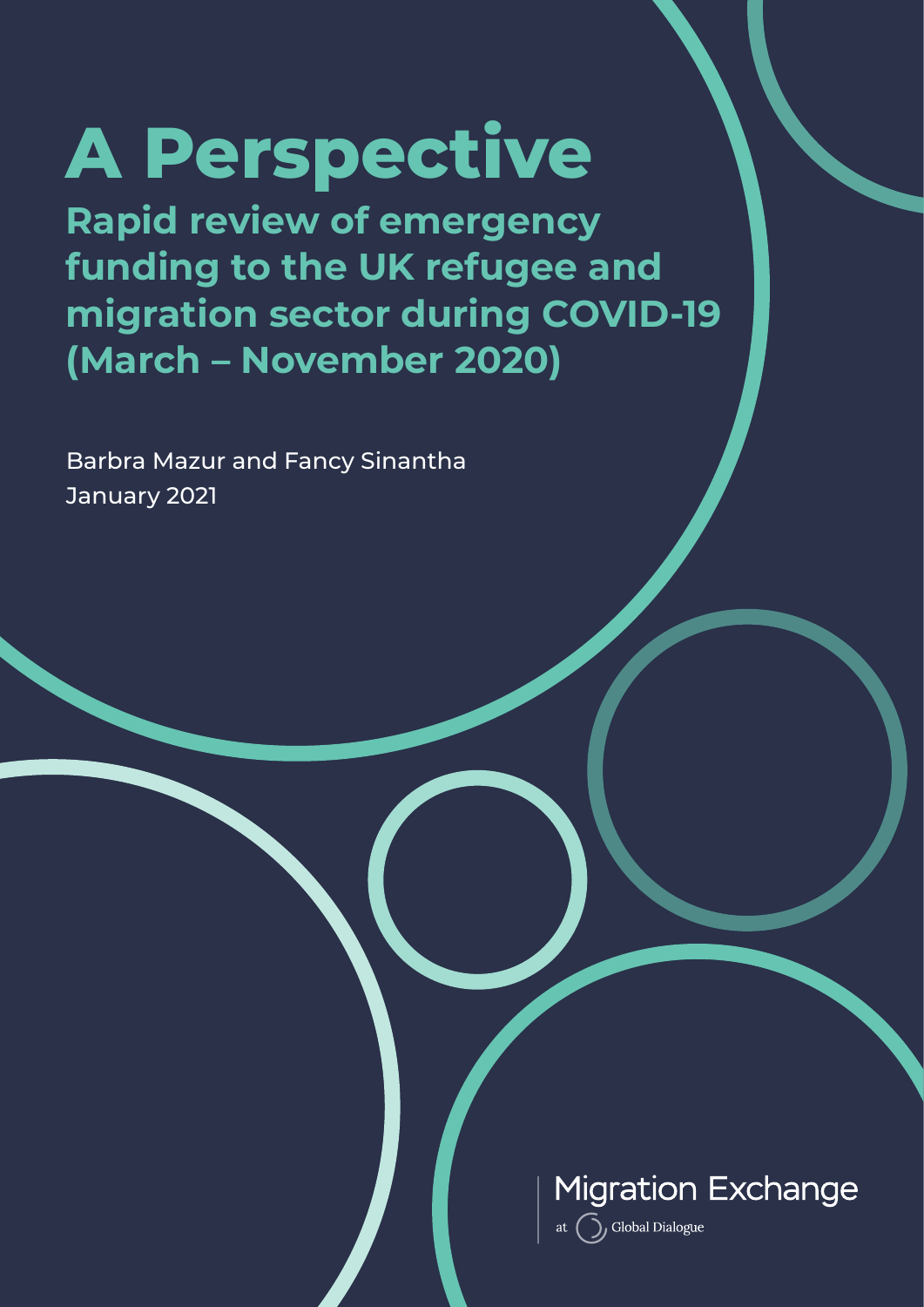### **About The Authors**

With over 20 years in voluntary sector, Barbra is the inaugural Director of the Battersea Power Station Foundation. She was previously Head of Grants for the John Ellerman Foundation and has also worked as Grants Officer for the Social Welfare Programme at the Paul Hamlyn Foundation (PHF). At PHF, Barbra managed the Fund for Refugee and Asylum Seeker Young People. She was also a Grants Officer on the Out of School Hours Programme at the Big Lottery Fund and at Esmée Fairbairn Foundation. Before coming to the UK, Barbra worked at Rockefeller Philanthropy Advisors in the United States. She has served on the boards of Cardboard Citizens, an arts charity that works with homeless people and Restless Development, a youth-led development agency.

Fancy has spent her entire professional career (and personal life) in service to social, economic, and racial justice innovation and action. She has done this as a fundraiser, business development leader, grant-maker, action researcher, project director, and campaigner for various organisations including the Migration Policy Institute, International Association for the Study of Forced Migration, ippr Migration Equalities and Citizenship team, The Young Foundation, CityYear UK and East End Community Foundation, to name a few. She is currently an Independent Consultant and Strategic Adviser/Associate to The Social Innovation Partnership. In this capacity, she has or is working with WorldSkills UK, British Science Association/The Wellcome Trust, Guys & St Thomas' Charity, London Community Foundation/MOPAC, Black Thrive, Pilotlight, and the Ubele Initiative, to name a few. Fancy also proudly served on the board of Praxis Community Projects and Enterprises. Fancy served as Project Director/Research Lead on this project with Migration Exchange.

The views expressed in this report are those of the authors and should not be interpreted as the positions of any of the funding organisations or Migration Exchange as a whole.

### **About Migration Exchange**

Migration Exchange is an informal network of independent funders. We aim to improve the lives of people who migrate, and receiving communities in the UK, by informing public debate on migration and supporting welcoming communities. We do this through commissioning research to inform funders and key partners to act on shared concerns; supporting coordination and building capacity in the sector and aligning grants to enable activity to take place at scale or increase the potential for success. https://global-dialogue.org/programmes/migration-exchange/

### **Acknowledgements**

We are deeply grateful to all the foundations and frontline organisations, listed in the *Sources* section, who made the time for these interviews and who submitted key documents to support our review and analysis. In particular, we want to thank Sarah Cutler, Dylan Fatoohi, Will Somerville, and Alexander Sutton for their guidance and challenge throughout this review.

### **Citation**

If you are using this document in your own writing, our preferred citation is:

B Mazur & F Sinantha, A perspective: Rapid review of emergency funding to the UK refugee and migration sector during COVID-19 (March – November 2020), Migration Exchange, January 2021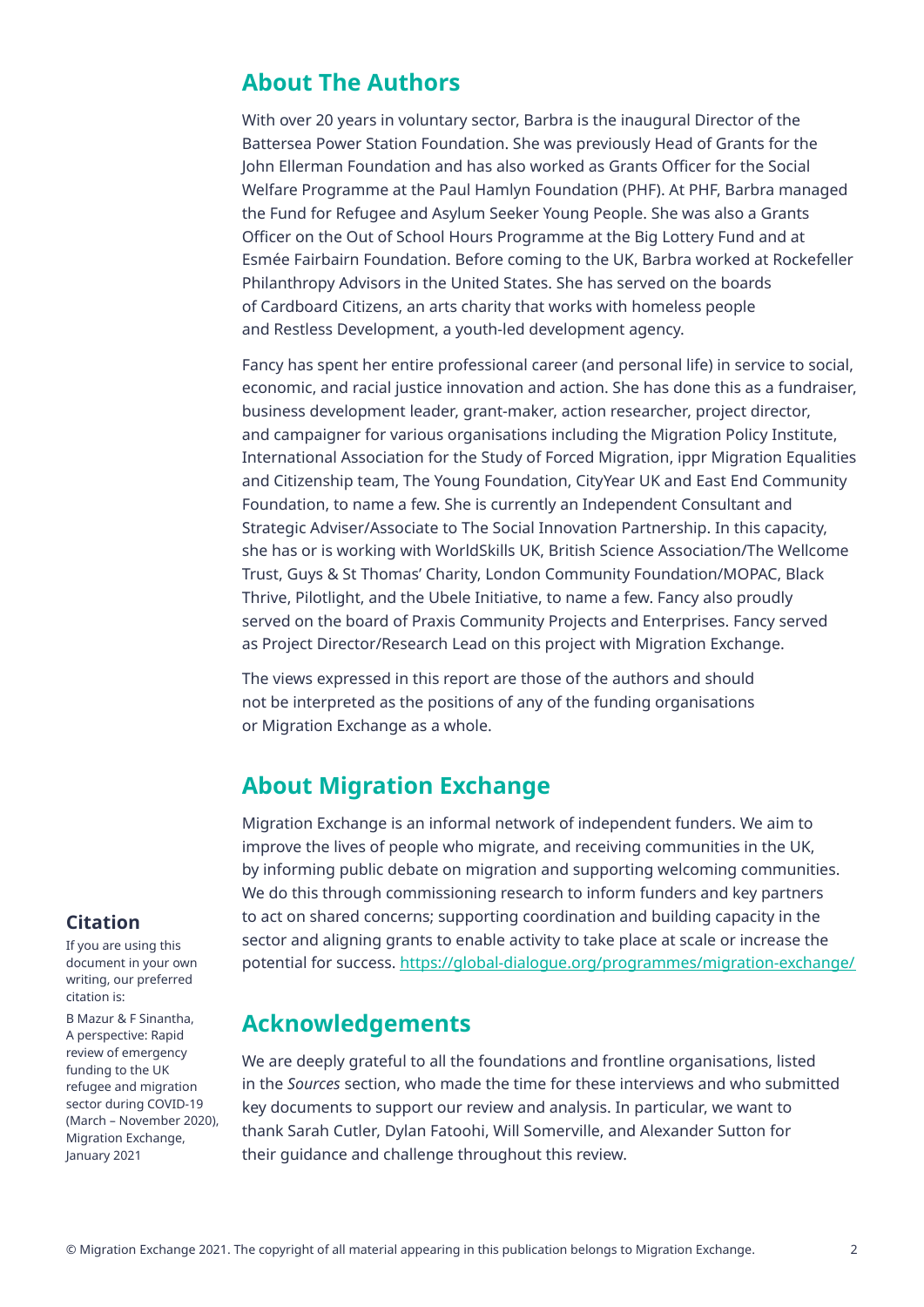# **Contents**

| 1               | <b>Foreword</b>                                      | $\overline{\mathbf{4}}$ |
|-----------------|------------------------------------------------------|-------------------------|
| $\mathbf{2}$    | <b>Introduction</b>                                  | 5                       |
| 3               | <b>Overview of emergency funding</b>                 | 6                       |
| 4               | <b>Findings &amp; perspectives - funder practice</b> | 8                       |
| 5               | <b>Findings &amp; perspectives- the frontline</b>    | 12                      |
| 6               | <b>Findings &amp; perspectives - the numbers</b>     | 16                      |
| 7               | <b>Reflections - what might come next</b>            | 25                      |
| 8               | <b>Conclusion</b>                                    | 26                      |
| 9               | <b>Methods</b>                                       | 28                      |
|                 | <b>10 Definitions &amp; sources</b>                  | 29                      |
| 11              | <b>Appendix one</b>                                  | 31                      |
| 12 <sup>1</sup> | <b>Endnotes</b>                                      | 32                      |

A slide deck of the key fndings/executive summary is available on request from dylan@global-dialogue.org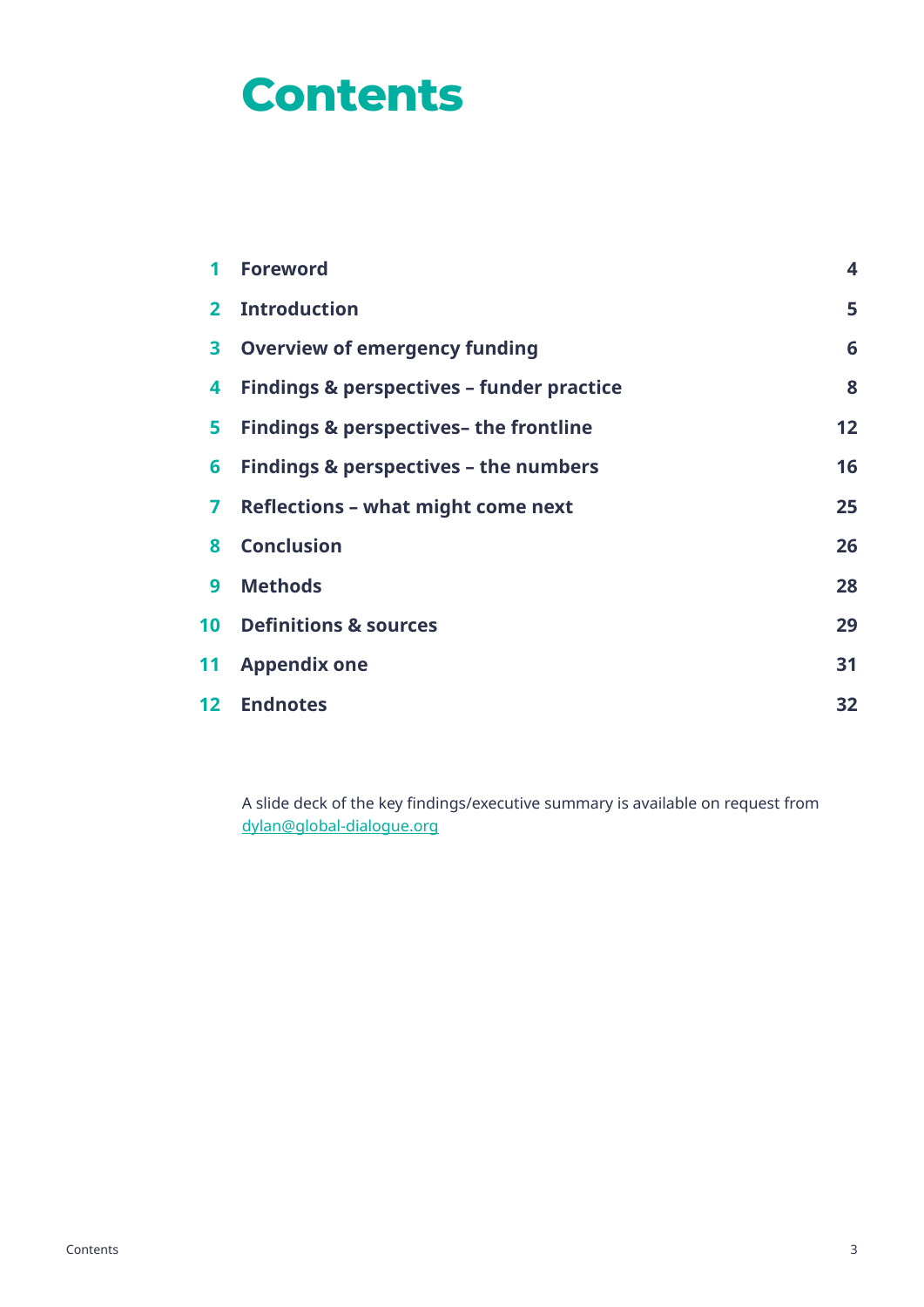# **Foreword 1**

2021 has started with another lockdown and COVID-19 continues to shape every aspect of our lives. While the pandemic is ongoing, we feel it is essential to capture emerging data and insights and share these to inform our way forward. In this spirit, Migration Exchange is pleased to publish this rapid review of funding to the refugee and migration sector during the first six months of this crisis.

**We also hope that more future funding approaches will be assetbased with an eye to legacy of stronger collaboration for infuencing the overall system.**

The emerging data reveals an estimated £19 million of new funding distributed to refugee and migration charities over this time, within a wider spend of around £30 million on this sector. Our comprehensive 'Taking Stock' report, published in April 2020, found that the combined annual income among core refugee and migration charities is around £117 million. So, this estimate seems likely to represent a signifcant short-term increase in fnancial support to this feld. This funding has been delivered rapidly with changed funder practice, increased pooled funding and some significant investment in front line support.

We knew when we commissioned this review that the funding data would be incomplete. But there are important fndings here that we hope will help funders and the feld to navigate the year ahead. We are grateful to the authors of, and contributors to, this report for ofering a useful and timely perspective on important agendas including race equity, intersectionality and the relationship between services and advocacy.

We know that this sector is heavily reliant on trusts and foundations and that the demand for charity's services has been huge, given the hostile environment, lack of government action and failure to include people in pandemic support regardless of immigration status. We also know that people in diferent parts of the UK immigration system continue to be extremely hard hit.

2021 will be relentless, as resilience and energy wanes and the longer-term efects of isolation, poverty and inequality bite. This is a uniquely challenging context and one that demands a strategic and collaborative response from philanthropy, that is better coordinated and more accountable. Much has been written about the approaches that funders should adopt to mitigate inherent power imbalances and to be more impactful, responsive, and equitable. We look forward to working with others to improve philanthropy and develop practices that are more values based and equitable and driven by evidence, data and insight.

We also hope that more future funding approaches will be asset-based with an eye to legacy of stronger collaboration for infuencing the overall system. In the context of a pandemic, it is of course right to try to address immediate needs such as food, cash, shelter and internet. Through this challenging time, we have witnessed the strength and resilience of migration and refugee organisations to pull together and collaborate to survive and deliver support to those who need it most. We now need to draw on these inherent qualities, to build on the stories of success and good practices that have emerged out of the crisis, and to support collective advocacy efforts to achieve systemic change.

> Sarah Cutler & Dylan Fotoohi, Migration Exchange, January 2021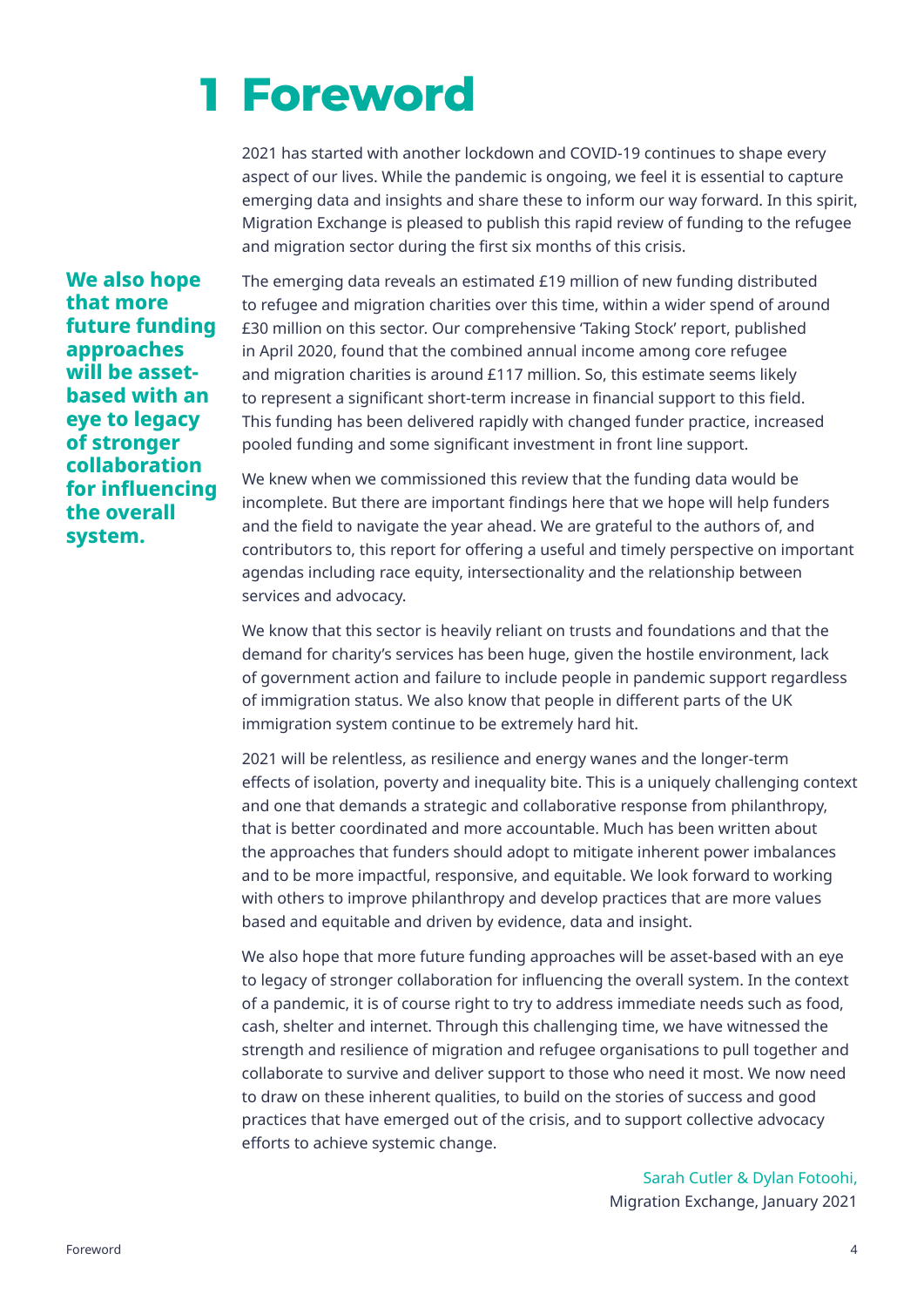# **Introduction 2**

The global COVID-19 pandemic has resurfaced many 'truths'<sup>1</sup> across the globe but perhaps most striking has been its ability to hold a mirror up to our societal vulnerabilities and inequalities, and how ill and well-equipped we are to support each other. The refugee and migration sector in the United Kingdom is a case study of these issues.

**Many [charities] are making huge impact with little resources or broader support.**

People who are refugees, seeking asylum, or other people subject to immigration control are often confronted with multiple, intersectional, social, racial, economic, and environmental challenges; for example, hostility, destitution, homelessness or unsafe accommodation, insecure legal status, unstable and unfavourable employment conditions, lack of access to proper healthcare or other social services, gender-based violence, multiple and long-term health (co-morbidity) conditions, language and culture barriers, racism and discrimination.<sup>2</sup>

The pandemic has heightened and aggravated these intersecting challenges;<sup>3</sup> especially among Black African, Black Caribbean, Asian and minoritised groups<sup>4</sup> who account for over a third of deaths so far.<sup>5</sup> COVID-19 has also laid bare the fact that frontline and infrastructure voluntary sector organisations (VSOs) are lifelines for many people in the United Kingdom and are extremely nimble, creative and entrepreneurial in their dedication to supporting their communities. They, like so many other groups, are resilient, fghters, and extremely hopeful. Many are making huge impact with little resources or broader support and are predominately powered by trust, foundation and other individual or independent philanthropic funding.

Mindful of this and the need to build evidence and practice from a sector lens, Migration Exchange commissioned a review of emergency funding to the refugee and migration sector during COVID-19, focusing on the early phase of the pandemic from March – November 2020. The objective of this rapid review is to surface descriptive and early quantitative answers to key research questions on scale and type of independent and statutory funding, purpose and process of the funds, grant distribution across the UK, the size and focus of recipients, intersectionality of issues, gaps in data and knowledge, and legacy and learning from this period (see *Methods* section for detailed research questions).

To answer these questions, we drew on available public and private literature, interviews with 16 independent foundations (including two statutory funders),

#### **CASE STUDY 1. Respond and Adapt Programme (RAP)**





RAP was a collaboration between Refugee Action, NACCOM and Migration Exchange, which provided targeted grants to frontline organisations in support of the UK migration and refugee sector. A total of £2,137,000 has been granted to 130 organisations across the UK. Grants were for 12 months and ranged from £10,000 to £45,000 towards meeting immediate needs and adapting services to COVID-19. The grants programme was invite-only to ensure a spread of organisations across the UK received support.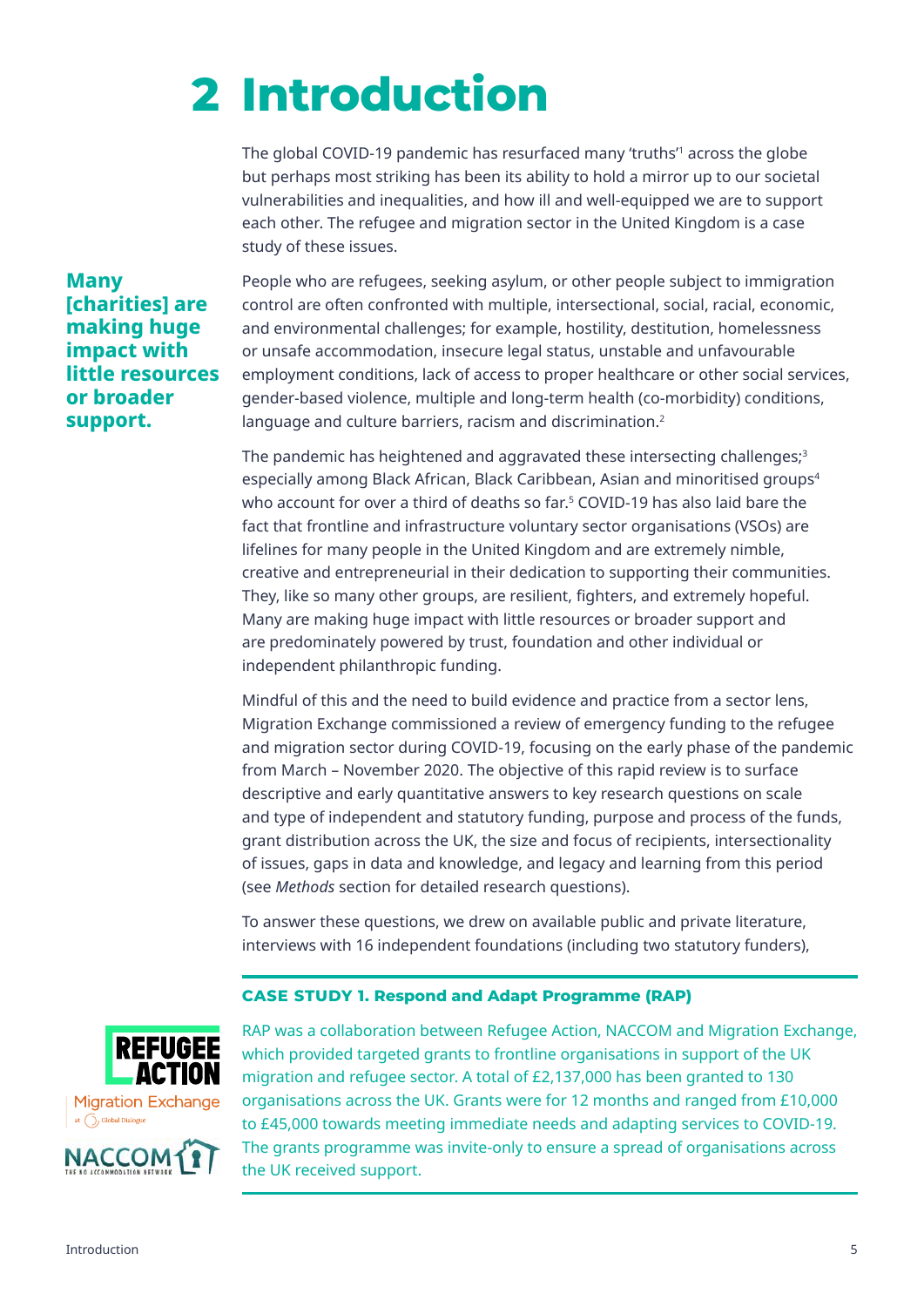and where available their raw grant-making data, as well as publicly collated data from 360Giving's COVID-19 Grants Tracker.6 We complemented the funder perspective by interviewing nine frontline refugee and migration charities who provided on the ground insights and experiences (see *Methods* section for more).

#### **We hope this rapid review continues to prompt brave thinking and action.**

A story is emerging from this data. To tell it, we have structured our report by:

- 1. Providing an overview of COVID-19 funding, centred on existing literature, and have grouped our findings as high-level 'perspectives' on:
- 2. Funder practice what do we know and where are the gaps,
- 3. The frontline what did we hear from refugee and migration charities,
- 4. The numbers what numerical pictures are emerging based on an analysis of all raw and public grant-making data, and we have summarised our fndings and interpretations in the form of 'refections' on
- 5. What might come next.

As the pandemic continues to have grave implications for our society, we hope this rapid review continues to prompt brave thinking and action, especially by those who have the independent means to take more risks and shore-up and sustain the vital work of the refugee and migration sector. We also hope independent funding can catalyse constructive government attention and positive action in policy and practice, including more investment and funding.

# **3 Overview of emergency funding**

At the time of this review, there remains very little public literature on independent or statutory grant-making to the refugee and migration sector in the UK, or elsewhere, during COVID-19. This is not surprising. Intelligence gathering, learning, and research was and is happening as the sector responds and adapts.

Based on data published by UK grant-makers in the 360Giving Data Standard and its subsequent COVID-19 Grant Tracker, approximately £380 million worth of grants have been distributed by 99 funders at the time of writing.7 These grants were made by a combination of independent trusts and foundations, The National Lottery Community Fund (NLCF), local government and some central government (re-granting to intermediaries).

#### **CASE STUDY 2. The Barrow Cadbury COVID-19 Support Fund**



Barrow Cadbury Trust partnered with The National Lottery Community Fund to distribute COVID-19 emergency response funding to the migration and refugee sector in England. £5 million was distributed to relieve hardship caused by the pandemic among refugees and migrants experiencing barriers to accessing services. The Barrow Cadbury COVID-19 Support Fund was one of eight partnerships, funded by The National Lottery Community Fund, to ensure £59m of National Lottery funding reached communities most vulnerable to the impact of COVID-19.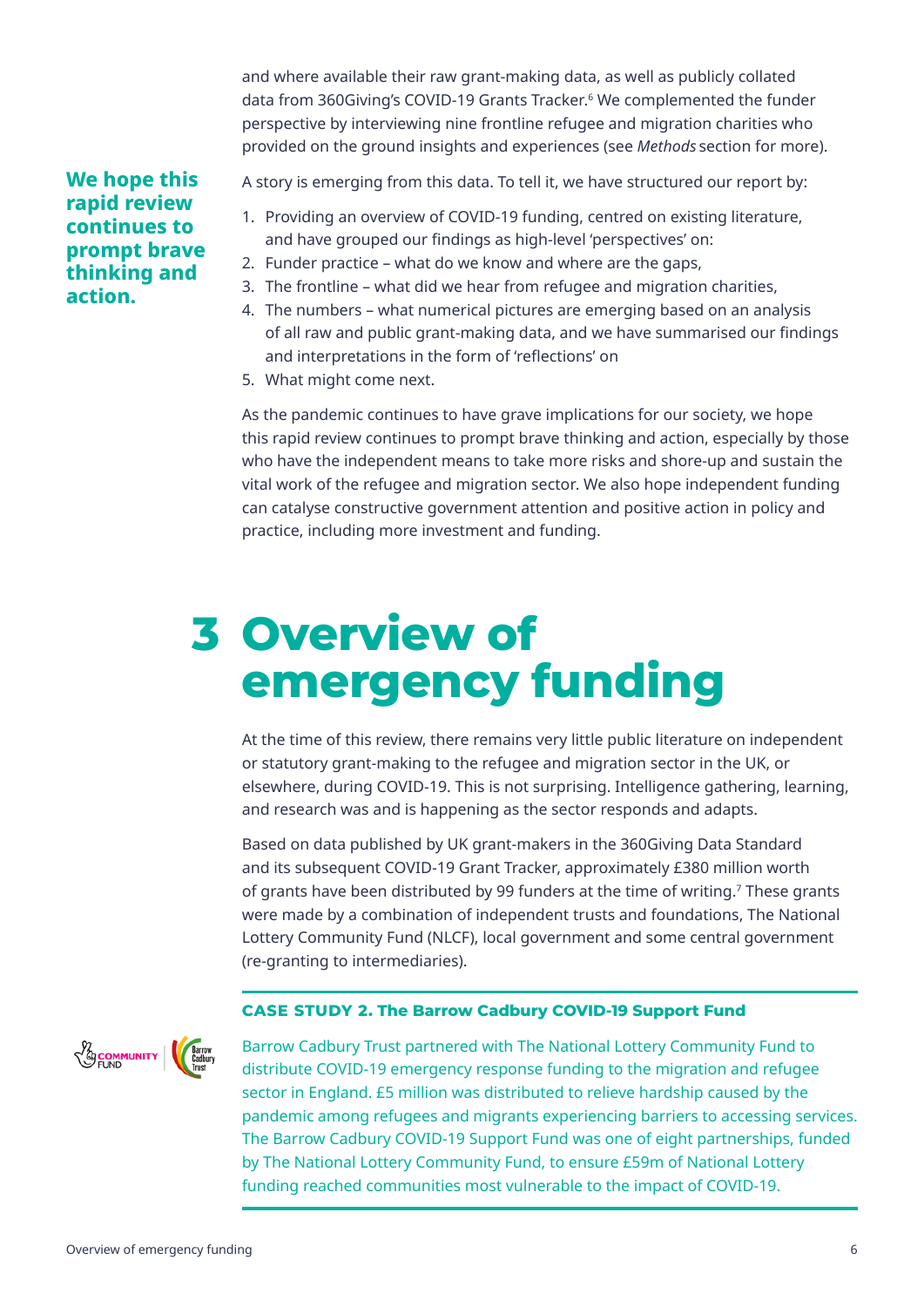Independent trusts and foundations have led the way in responding to the critical needs of voluntary sector organisations (VSO).8 Perhaps the earliest coordinated response was by London Funders with their 'We Stand with the Sector' programme.9 This pledge committed funders to support organisations afected by the outbreak. Over 350 funders from across sectors came together to sign the joint statement agreeing to adapt timeframes, provide financial flexibility, listen and support grantees and if needed, modify agreed outcomes.10 The London Community Response Fund (LCRF) was established as aligned and pooled funds.<sup>11</sup> £46 million has already been distributed by the Fund (LCRF).<sup>12</sup>

Many other major and coordinated pledges and funds immediately followed the LCRF response. This included a pooled, intermediary grant-making fund<sup>13</sup> established by Migration Exchange in partnership with Refugee Action and the No Accommodation Network (NACCOM) *Respond and Adapt Programme* (RAP) and an external delegated fund by The National Lottery Community Foundation with the Barrow Cadbury Fund. Although these were the only two dedicated refugee and migration sector funds, many other signifcant aligned and pooled generalist funds emerged, including the Access to Justice Foundation's *Community Justice Fund*, *National Emergencies Trust* cross sector alliance, and the successful Comic Relief and BBC Children in Need's *Big Night In* fundraising campaign. (Please see *Numbers* section for a detailed quantitative analysis of these programmes.)

Over the course of this phase of the pandemic, Government also provided some support to the voluntary sector. In May, the Office for Civil Society through the Department for Culture, Media and Sport (DCMS) pledged £750 million to support civil society and those on the frontlines.14 The funds included the *Coronavirus Community Support Fund*, distributed by The National Lottery Community Fund (£200 million to 8,250 charities in England) and an £85 million *Community Match Challenge Fund* that generated £170 million for charities' distributed by 19 philanthropists, charitable funders and foundations.15 As part of the Government's civil society response, £60 million went to the devolved administrations, per the Barnett formula.16 Scotland received £30 million – some of which supported 11 refugee, asylum or migration organisations, including £534,000 to the Scottish Refugee Council.17 In addition, the Welsh Assembly Government

#### **CASE STUDY 3. The Community Justice Fund**



The Community Justice Fund is a joint initiative to help specialist social welfare legal advice organisations cope with the immediate impact of the COVID-19 pandemic and lay the foundations for longer-term renewal. The Community Justice Fund is a joint initiative between Advice UK, Law Centres Network and Citizens Advice and a group of independent (the AB Charitable Trust, Access to Justice Foundation, Indigo Trust, Paul Hamlyn Foundation, the Legal Education Foundation, Therium Access) and statutory funders (National Lottery Community Foundation, Ministry of Justice and others). It is hosted by The Access to Justice Foundation. The Fund made over £11m in grants to support specialist social welfare legal advice organisations during COVID-19 and from this around £3m of funding supported legal advice work for people who are refugees, asylum seekers, or other migrants subject to immigration control.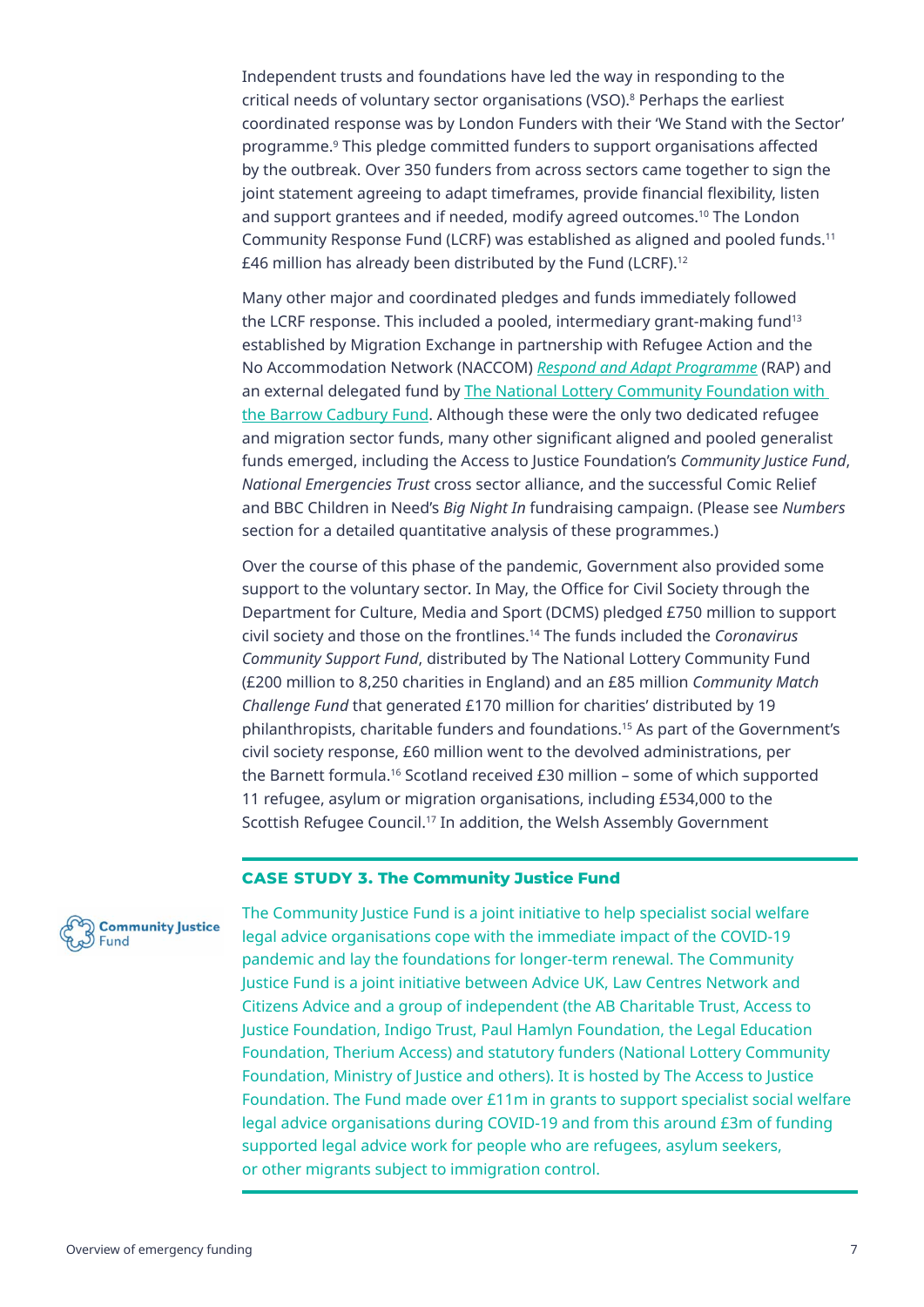received £20 million and £10 million was allocated to Northern Ireland.18 Locally, the Greater London Authority awarded close to £9m to the London Community Response Fund out of a total £42m.19 Please see Appendix One for a full table breakdown of these and other total COVID-19 funding figures.



#### **CASE STUDY 4. Esmée Fairbairn Foundation**

From the onset of the pandemic, the Foundation has taken a range of actions to reassure grantees they were here to support them during this challenging time. For example, Esmée Trustees agreed an additional £16m in emergency funding, including £14m in Fast Response grants and £2m to contribute to Pooled Funds (e.g. RAP). Fast Response grants were awarded to organisations already in receipt of support from the Foundation, which meant they could respond rapidly to the crisis – streamlining processes so they could get money out the door within two weeks and focusing less on the bureaucracy and more on developing relationships with grantees. The aim was to try and alleviate some of the immediate needs faced by organisations and the communities they serve.

# **Findings & perspectives 4 – funder practice**

The full scope of COVID-19's impact on the more than 570 charities working primarily on refugee and migration issues in the UK is still unfolding. Many funders recognise that the organisations they fund, especially those who provide direct services, are facing the twin challenges of increased demand and decreased revenue, so have shifted resources and practices over the course of the crisis.20

Our desk research, confrmed by the 16 semi-structured interviews with funders (including two statutory providers) reveals that, where possible, funders were responsive, fexible and adaptive to the organisations they fund and those outside of their normal spheres 'of concern', including supporting small constituted groups, or hardship or direct services support as well as policy and advocacy work. Broadly, this revolved around the following funder practices:

- Governance and decision-making
- Grant-making process
- Type of grants
- Action learning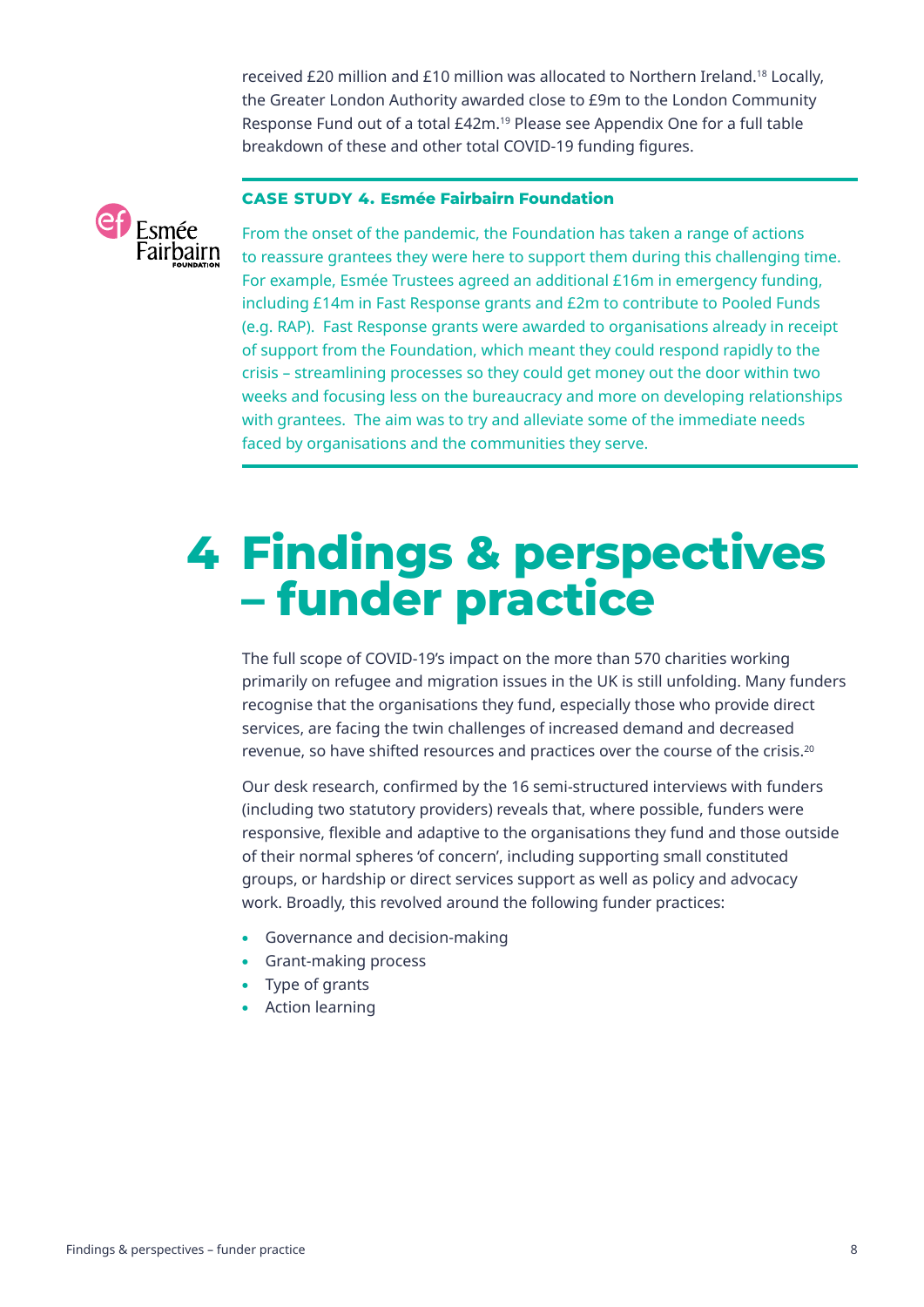*"In non-COVID times it usually would take five to six months to make a decision but during COVID-19, decisions were made in weeks. It felt like we needed to get money out the door quickly."* **Portfolio Manager**

# **a. Governance & decision-making**

Nearly all foundations interviewed mentioned more "efective governance practices" or "increased and better communication with their Board" to make thoughtful but quick decisions about increased endowment spending, provide 'booster' grants to existing grantees, support pooled intermediary funds, or even granting outside scope or existing strategies. Specific governance adaptations included:

- Increased frequency of meetings. We heard that many senior leaders and portfolio managers were making decisions bi-weekly, if not weekly, with their CEOs or Board; especially during the height of the pandemic (March to June).
- Increased delegated authority. We heard from the interviews that senior leaders and their portfolio managers, with the support of expert assessors, were given (more) delegated authority to sign-off on grants quickly, rather than having to wait for Board or Board Committee approval. The interviews highlighted the increased level of trust and reliance on foundation staff to make decisions.
- Increased funding. Three of the 16 foundations interviewed noted an increase in their annual grant-making budget by tapping into their endowments to increase budgets for the year (and possibly beyond).
- Creation of new COVID-19 specific funds, realigning grant programmes, and/ or working through collaborations or partnerships (like those identifed above) to shift or share governance or decision-making. Our interviews corroborated much of what was written in the literature about collaborations<sup>21</sup> facilitating this 'delegated expert authority' outside of foundations.

# **b. Grant-making process**

All of the desk research cited how trusts and foundations loosened or eliminated grant restrictions, reduced what is asked of grantees and how it was asked (applications), and provided top-up or additional funding to their existing portfolio of grantees.<sup>22</sup>

Our interviews confirmed these findings and others, specifically:

- All 16 foundations interviewed reached out to existing grantees through phone and support calls to ascertain need and make adjustments.
- Two funders interviewed were proactive in their COVID-19 grant-making either by proactively providing grants (e.g. no application process) or inviting conversations and providing unrestricted grants (as opposed to open calls for proposals or applications).
- One funder noted that they found it difficult to distribute funding fast enough (in the frst few months) but this changed quickly as the pandemic wore on.
- Two funders mentioned that a handful of charities returned funding or did not accept top-ups because there was not a need.
- Many of the funders interviewed noted bringing in independent external assessors to support sifting of applications and ensured that many of these assessors were experts in the sector and some sat across collaborations or programmes to support 'joined-up funding'.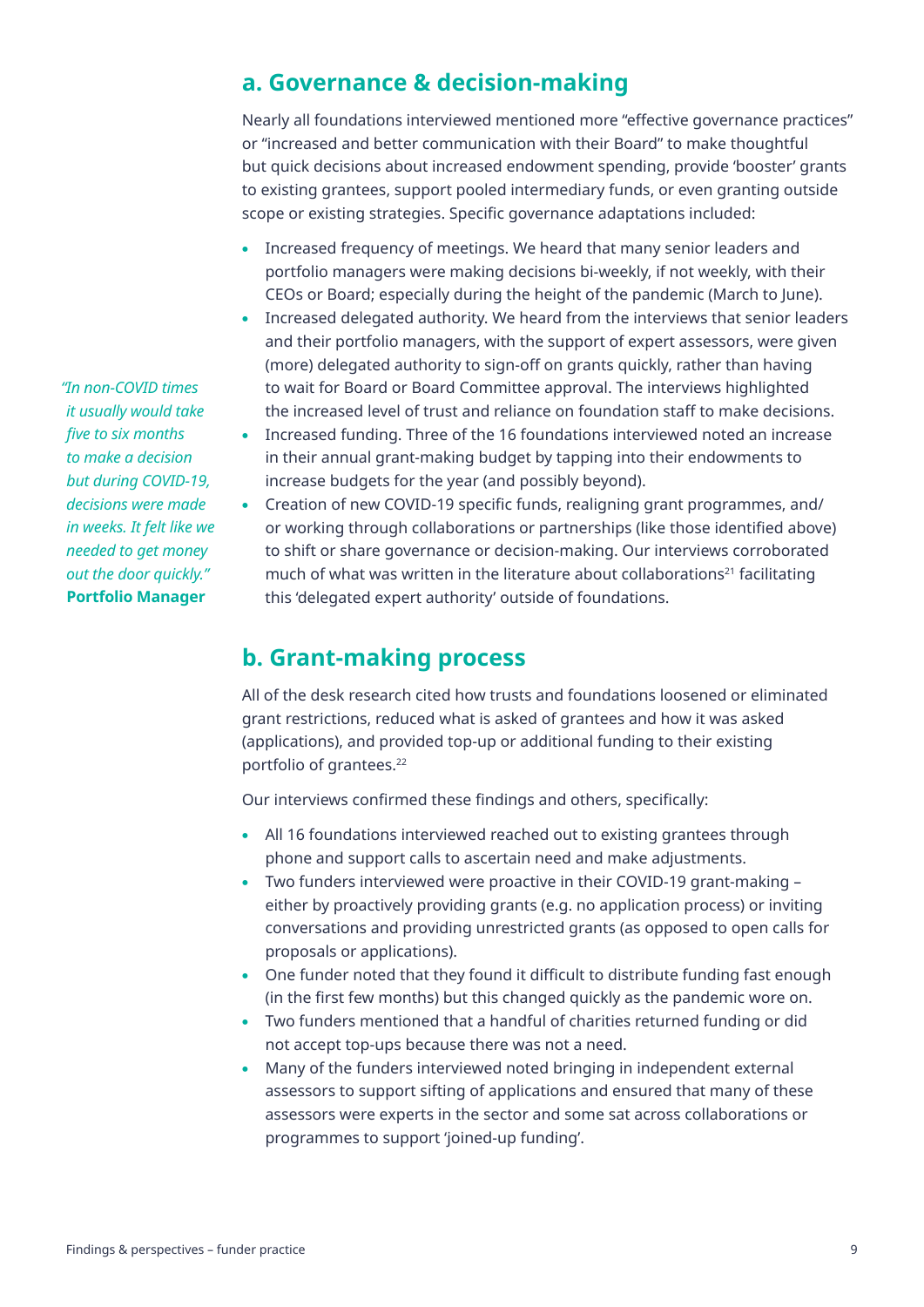- Many of the collaborations encouraged the use of a single portal or point of contact, where possible, so that access was easy for both applicants and funders.<sup>23</sup>
- Many of the funders interviewed are also strengthening their grant-making process to be more equitable and inclusive – by unrestricting funds, changing or pooling applications and reporting tools or removing these processes altogether, bringing in equity assessors or learning partners or introducing strict requirements like applicants needing to be 50% by and for led in their senior leadership team or Board.<sup>24</sup>

According to the desk research and in the interviews with foundations, challenges occurred in the grant-making process when the 'end funder' or partner in a collaboration was a statutory or Government source. The requirements of these partners made grant-making slower and more restrictive (such as no direct cash support of individuals or groups). For example, it was not until November that all of the DCMS/Lottery funding had been allocated.25 Any grants linked to a statutory funder (DCMS, MOJ, Home Office) had variable 'spend by' dates, from three to six months on receipt of contract to the consistently cited, all statutory funding must be spent by 31 March 2021 and only registered charities, CICs, CIOs and constituted organisations were eligible for support. A number of foundations interviewed also mentioned more due diligence work behind the scenes to make sure charities were not being double funded.

### **c. Type of grants**

Our interviews also confrmed what was in the existing literature about the type of grants awarded during the period. The initial wave of COVID-19 funding focused on emergency support (e.g. food and digital poverty) but since that time charities have sought funding for legal advice, information and guidance, mental health and other wellbeing support (e.g. themselves and their clients), employment, destitution and homelessness and support structures.26

From the interviews, the most cited COVID-19 support to the refugee and migration sector, beyond unrestricted core funding, was for 'information, advice and guidance', poverty or destitution (food, money, digital, and housing), and health and wellbeing support (especially by Black African, Black Caribbean, Asian and other Minoritised Ethnic led organisations and those working on the frontlines of the health emergency or requiring bereavement support as a response to how COVID-19 was disproportionately impacting these communities more than others).27

Both our interviews and analysis of the raw and public grant-making data revealed how issues experienced by the refugee and migration sector intersected with other social, economic, and racial issues. This intersectionality played out in grants made and the funding process as well, by both specialist and generalist funders. In particular, nearly all foundations interviewed spoke about how their refugee and migration funding did or will intersect more with issues of race, religion, or culture insofar as the pandemic is disproportionately impacting Black African, Black Caribbean, Asian and other Minoritised Ethnic communities. Discussions around types of funding and 'intersectionality' centred around funders'

*"The criteria was so, that if an organisation applied to one of the emergency funds, then they could not apply for the same project when applying to another one and vice versa. There was a requirement that the projects had to be diferent."* **Foundation Director**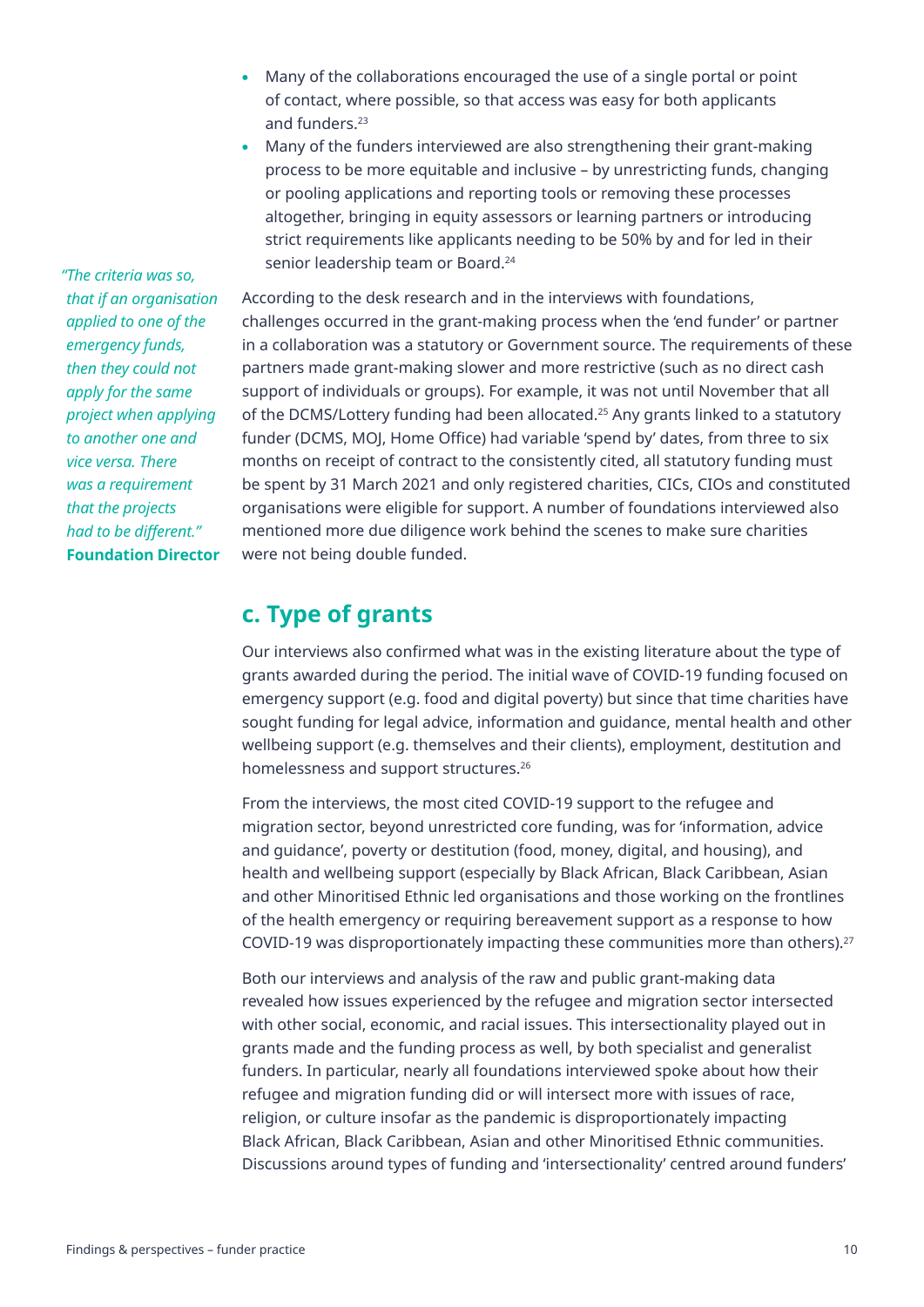*"The long-term impact of the pandemic on disadvantaged groups, like refugees, asylum seekers and migrants, has only been exacerbated. Issues like poverty, mental health, destitution were identifed prior to COVID-19 but are now magnifed. The scale of the challenge for refugee, asylum and migration funders will entail re-planning to look at a longerterm view."* **Foundation Director**

Equity, Diversity, and Inclusion (EDI) policy and practices. Especially in how lived experiences of people who are refugees and migrants, particularly those who identify as Black African, Black Caribbean, Asian or Minority Ethnic, has been made worse or intensifed by the convergence of the pandemic, the death of George Floyd and the Black Lives Matters movement. Although many funders interviewed had pre-existing programmes on racial justice or lived experience, all recognised the very pressing need of certain communities. Funders felt that this was just the beginning of their response to racial equity and justice and that they had more to do to address structural racism and inclusion in their own organisations.

In addition, many of those interviewed mentioned the hostile environment to people who are refugees, asylum seekers and migrants and the need to use their current and future funding to curb not only lived hostile experiences, but also the need to counter negative public perception and increased antagonism.

Please see our Numbers section for a full analysis of how grants were being described and how issues 'intersected' from the raw grant-making data.

# **d. Action learning**

According to the desk research and complemented by the interviews, funders are taking a live action learning and adaption approach to the pandemic (although complemented by deeper evaluations), not least because there remain so many unknowns on its medium and long-term impact. Collaborations were reported as positive overall in various publications and in our interviews. These collaborations were seen as positive for many reasons, including the fact that they:

- enabled funders to respond more easily, more strategically, and nimbly to the crisis<sup>28</sup>
- encouraged the use of a single portal or point of contact, where possible, so that access was easy for both applicants and funders<sup>29</sup>
- exposed new, smaller groups to funding and funders $30$  and
- brought together external expert assessors to support the decision-making process.31

As the impact of the pandemic unfolds, trusts and foundations also continue to: $32$ 

- deploy expertise using partner organisations to ensure funds reach the most in need
- create new funds and/or realigning grant programmes
- increase flexibility around reporting and payment schedules
- convert restricted grants to unrestricted funding
- provide top-up funding
- engage in advocacy.

Since the initial wave of emergency support, funders have started to take stock and look to what resilience and recovery might look like. In particular, we found in the interviews that:

• All funders who participated in collaborations like the Respond and Adapt Programme, the Community Justice Fund or the London Community Response Fund spoke highly and positively about how these alliances promoted live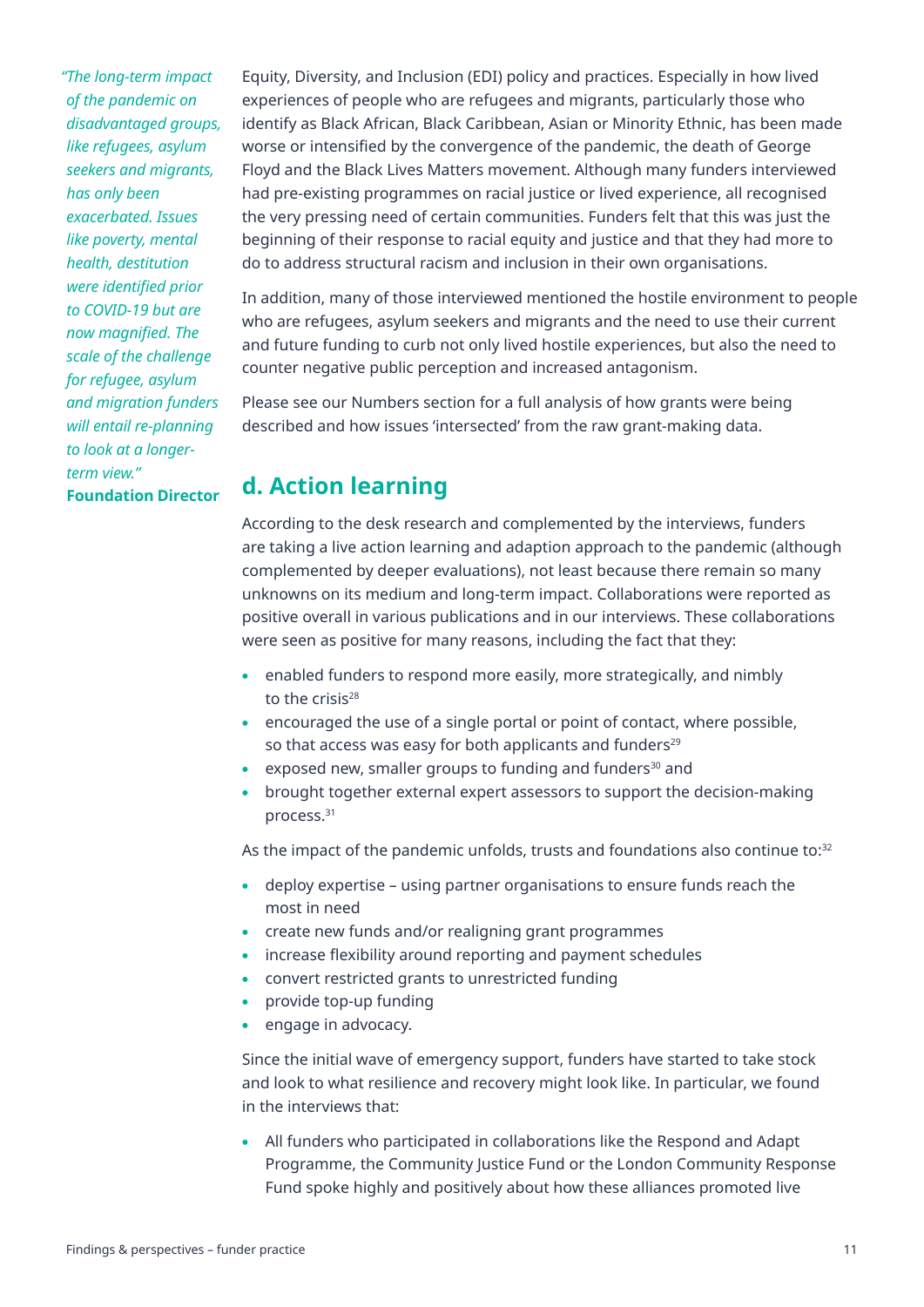and frequent information, data sharing and learning and are keen to see this coordination continue, in whatever way, shape or form.

- Nine funders interviewed found that most of their grantee organisations were stable, at the moment, because many have been able to access unrestricted, emergency and/or programmatic funding but most were worried about the medium-term 'clif-edge' of post March 2021 spend deadlines or when all of the emergency statutory funding ends.
- At the time of our interviews in November 2020, all foundations had either re-opened their normal grant-making programmes, re-launched new strategies, or are working towards developing new strategies centred on anticipated needs.
- Three funders mentioned they are looking towards systems change to address the needs and social problems unveiled by the pandemic. Inequality and racial justice are among the issues identifed by these foundations.
- Most of those interviewed did not want to go back to the status-quo of short-term restrictive funding, recognised that more long-term unrestrictive support was needed, with a focus on policy and campaigning work, and that they may have to take much stronger stances on key issues like racism or the hostile environment being faced by people who are refugees, asylum seekers and migrants.

# **Findings & perspectives– 5 the frontline**

According to the *Taking Stock and Facing the Future Report*, there are more than 570 charities working primarily on refugee and migration issues in the UK, with a combined income of £117 million per annum, predominately based in England and Wales. During the pandemic these groups, and the communities they support, are facing an avalanche of new and ongoing challenges, including loneliness, social isolation, food and digital poverty, loss of employment, legal advice and support, destitution/homelessness and a lack of support structures.33 They are also heavily reliant on the support of trusts and foundations to deliver their essential services.

Mindful of this, we felt it was important to complement our desk research and foundation interviews with specialist refugee and migration frontline charity interviews. Although these frontline interviews confrmed much of what was found in other work, their insights and experiences have disclosed some rich anecdotal evidence. Based on the literature and interviewed participants' experiences, we have grouped our findings by how VSOs are:

- Accessing funding
- Responding to or leading change
- Creative and entrepreneurial
- Learning

*"The Respond and Adapt Programme proved to be a very positive experience with collaborative funding. It enabled a small foundation like my own to respond in a quick and efective way that we would not have been able to do on our own."* **Foundation Director**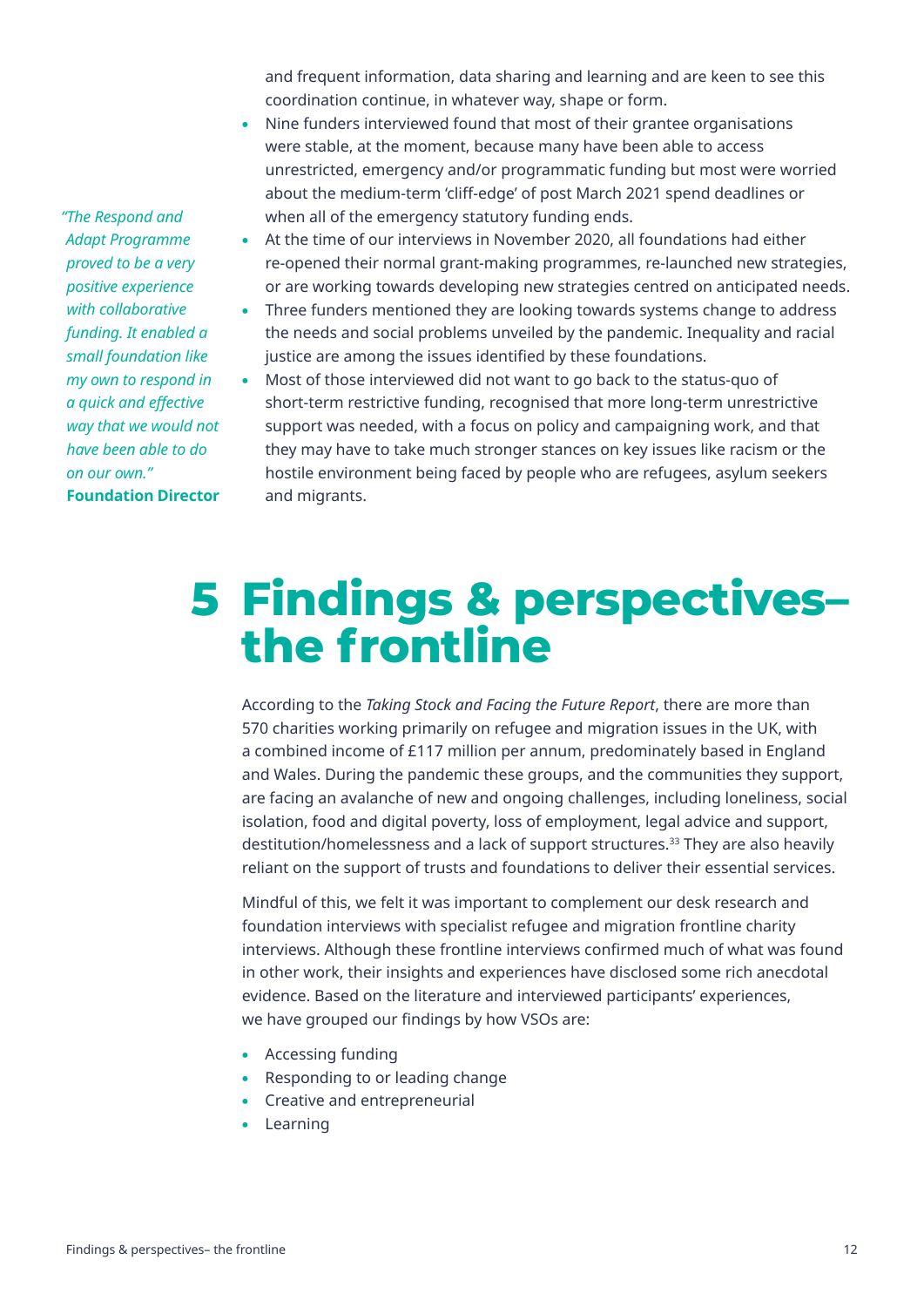# **a. Accessing funding**

Though COVID-19 has presented many challenges to organisations working on refugee and migration issues, a clear 'bright spot' has been that many have accessed fnancial support, especially those who are a registered charity.34 However, many small grassroots refugee, asylum and migrant groups that are not registered charities, were not eligible for many of the funding pots.35

**Several organisations interviewed spoke about joined up approaches to fundraising and direct service delivery.**

Collaborations like the Respond and Adapt Programme, the London Community Response Fund, the Community Justice Fund and 'The Big Night In' helped make some specialist frontline providers more visible to new and previously unknown funders. These collaborations also facilitated concerted funding for those outside London;<sup>36</sup> although Greater London received the biggest proportion of funding. (See Numbers section for more on geographic spread.) Partnerships between VSOs were also important because they enabled information sharing, brought diferent sectors together (e.g. refugee, asylum and migrant and homelessness) and allowed for sharing of data and referrals.37 Several organisations interviewed spoke about joined up approaches to fundraising and direct service delivery (especially among those organisations who serve as support hubs for un-constituted groups or who had Office of the Immigration Services Commissioner (OISC) qualifications when others did not).

Many organisations who rely on income from grants seem to have weathered the COVID-19 pandemic better than those VSOs whose income comes from other sources, including gifts from major donors, gifts from individual donors and earned revenue.38

One benefit of the pandemic has been the quick turn-around time for decisionmaking by trusts and foundations. Both VSOs and foundations stated they hoped this would continue. Unfortunately, as mentioned elsewhere in the report, statutory funding took longer to be distributed and entailed many more hoops. Those who were unsuccessful or never applied to the COVID-19 emergency funds, felt there could have been too much competition for limited resources, the application process was difficult, the minimum financial requirements were prohibitive, or they lacked ICT skills to fll in forms on-line.<sup>39</sup>

A few VSOs mentioned application fatigue. According to *Taking Stock and Facing the Future*, 51% of NGOs working in the migration and refugee sector have an income of less than £250,000, which may mean some of these groups have limited fundraising capacity in already stretched teams.<sup>40</sup> With so many funds coming on stream, a number of VSO leaders felt overwhelmed and under-resourced to take advantage of some these programmes.

While there were many funding programmes available during the COVID-19 pandemic, and many working in the migration, refugee and asylum feld were successful in accessing them, funding nonetheless has emerged as a key concern for the longer-term future of these groups.<sup>41</sup> All interviewed charities stated they would like to see foundations continue to provide unrestricted long-term funding and support and consult or co-design with them how the pandemic will impact future funding.

Please see *Numbers* section for a full, collated, analysis of who received grants, for what described purpose, and their geographical spread.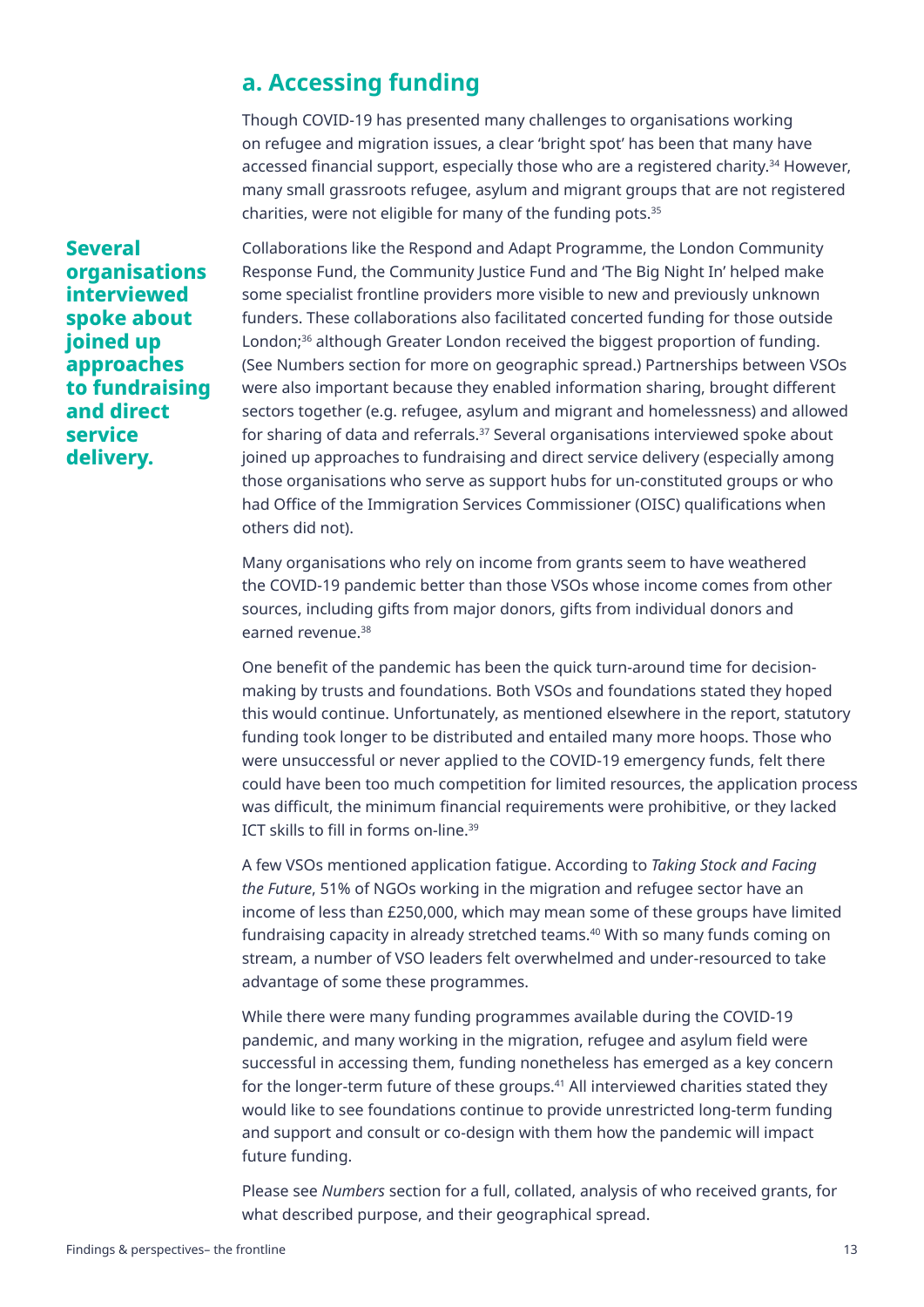# **b. Responding to or leading change**

The impact of COVID-19 seems to differ by the type of work carried out by a VSO. Direct service delivery organisations rate the negative impact of COVID-19 signifcantly greater than those whose work is primarily advocacy and campaigning.42 In terms of funding, the majority of refugee, asylum and migrant groups who received support were reacting to the crisis, providing frontline services (e.g. essential supplies, food parcels, digital aid, housing advice, mental health support).43 This corresponds to the type of funding and criteria of programmes, which included meeting the emergency survival needs of people and supporting frontline organisations.44

However, what is not well known or publicised, but made apparent in our interviews, was that frontline organisations, in their service delivery, were also leading the funding agenda. For example, one organisation we spoke to, which had experienced an increase in requests for information, advice and guidance as a result of a COVID-19 outbreak in a factory with predominately migrant workers, led local government funding and delivery response.

Organisations working primarily on refugee and migration issues are confronting additional challenges in meeting community needs in light of the COVID-19 pandemic, from lack of technology to increased secondary trauma. Both the desk research and interviews with VSOs identifed similar issues across the board. Beyond the desire for unrestricted core funding, information, advice, guidance, and hardship support (e.g. people at risk, destitution, poverty) were the most frequently cited reasons for funding requests by VSOs and funders.45 Digital poverty also came up in the review as an area of unexpected need during the crisis – both needed by frontline charities and those they are supporting.46 Many of the emergency funds responded to this need, but these issues are likely to remain an ongoing concern beyond the pandemic because of all of the uncertainty.

#### **Frontline organisations, in their service delivery, were also leading the funding agenda.**

In addition to the needs listed above, health, and wellbeing was frequently cited as a reason for funding requests by VSOs and funders.47 Recent COVID-19 literature also referenced Black African, Black Caribbean, Asian and other Minoritised Ethnic-led VSOs needing more and deeper health and wellbeing support (especially for those working on the frontlines of health emergencies, poverty, trauma or in communities where 'oppressive structures have been internalised').<sup>48</sup> The pandemic has made this need more urgent.

The desk research also mentions the importance of 'Funder Plus' to support the needs of an organisation. For example, through RAP a package of support for grantees which was developed in conjunction with Lloyds Bank Foundation, who have expertise in capacity building small charities.<sup>49</sup> Networking was also highlighted in many of the reports, as being a crucial lifeline for the refugee, asylum and migrant sector. For instance, the Information and Data Hub, established in April 2020, is seen as a safe space to share material and learn about the current information on the impact of the COVID-19 crisis on people in the immigration system and the organisations supporting them.<sup>50</sup>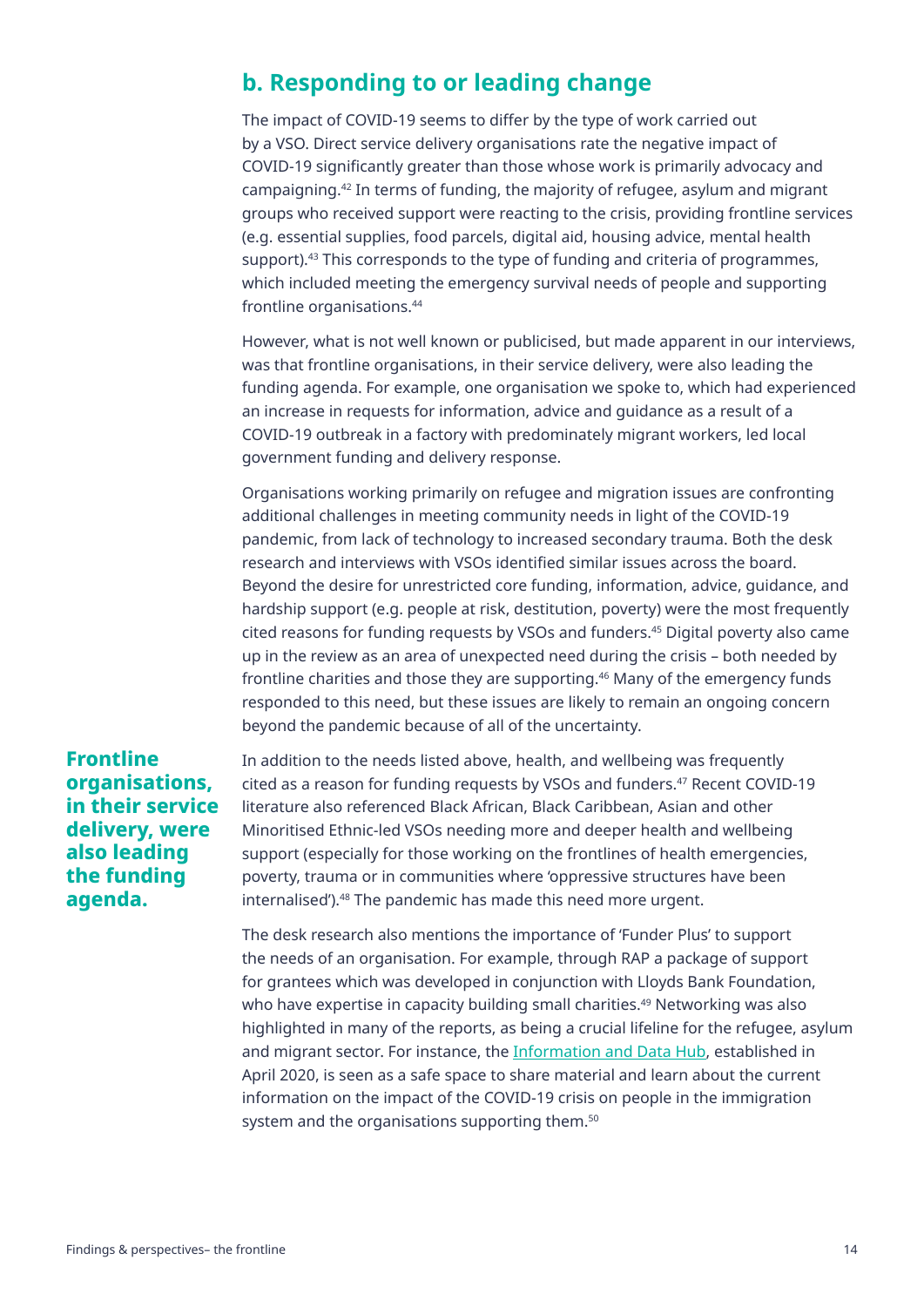All VSOs interviewed said that trusts and foundations have been helpful to their organisations during the crisis. They mentioned that their funders (and in a few instances, past funders) reached out to them to fnd out how the pandemic is afecting the people and communities the organisations' serve and if they had any pressing financial needs.

### **c. Creative and entrepreneurial**

What has really emerged from our interviews with the nine VSOs is how creative and entrepreneurial, not to mention strategic, they all are in the face of challenge. One anecdote provided by a charity really speaks to this. This charity, while at the cold face of leading local government response to both a health emergency and a migrant crisis (e.g. migrants brought to the UK from abroad to work in a local factory where a massive COVID-19 outbreak occurred) were also seeing and seeking opportunity in commercialising their information, advice and guidance work to British citizens abroad, who were wanting to return to the UK to retain their settled status.

This creativity and entrepreneurialism were also evident in how VSOs responded to receiving unrestricted and restricted grants from funders. At least three VSOs interviewed stated the restrictive nature of statutory funding meant they had to be more entrepreneurial about restricted and unrestricted budgeting and spend to ensure costs were covered beyond the March 2021 'spend by' date.

Like funders, VSOs have been undertaking more collaborations than they have ever done before (e.g. the Respond and Adapt Programme). The partnerships seem to include more communication between and amongst groups and appears to be more coordinated. All the leaders interviewed hope this practice continues post-pandemic. As previously mentioned, it seems this crisis has really encouraged creative knowledge sharing and more joined-up (mixed expertise or specialist) working between diferent frontline providers.

# **d. Action learning**

In the frst few months of the pandemic, it was only right that foundations focused their support on emergency needs – this is what the VSO sector required in order to support people subject to immigration control and unable to access mainstream support or social safety nets. As we move from an emergency to resilience and recovery stage, many of the VSOs interviewed mentioned that the refugee, asylum and migration sector has been well-resourced to provide direct delivery work but that they lack the funding to support campaigning and advocacy. Several VSO leaders spoke about how the pandemic enabled them to get a seat around the local/ regional statutory table and give their clients a voice, but there is a lack of resources to support this work.

The pandemic has exposed many layers of vulnerability on diferent segments of the migration and refugee sector: homelessness, domestic violence, women and girls, people with disabilities and underlying health conditions, among others. It seems the economic crisis brought on by the pandemic means migration

*"COVID-19 opened doors to funders that we knew of and those we had never had contact with before. This enabled us to showcase our work, expand our services and develop referral pathways, in particular with the Council. This has led to a new contract with the Council and has provided us with an opportunity to push our advocacy and campaigning work. The challenge is who will fund the policy development."*  **VSO leader**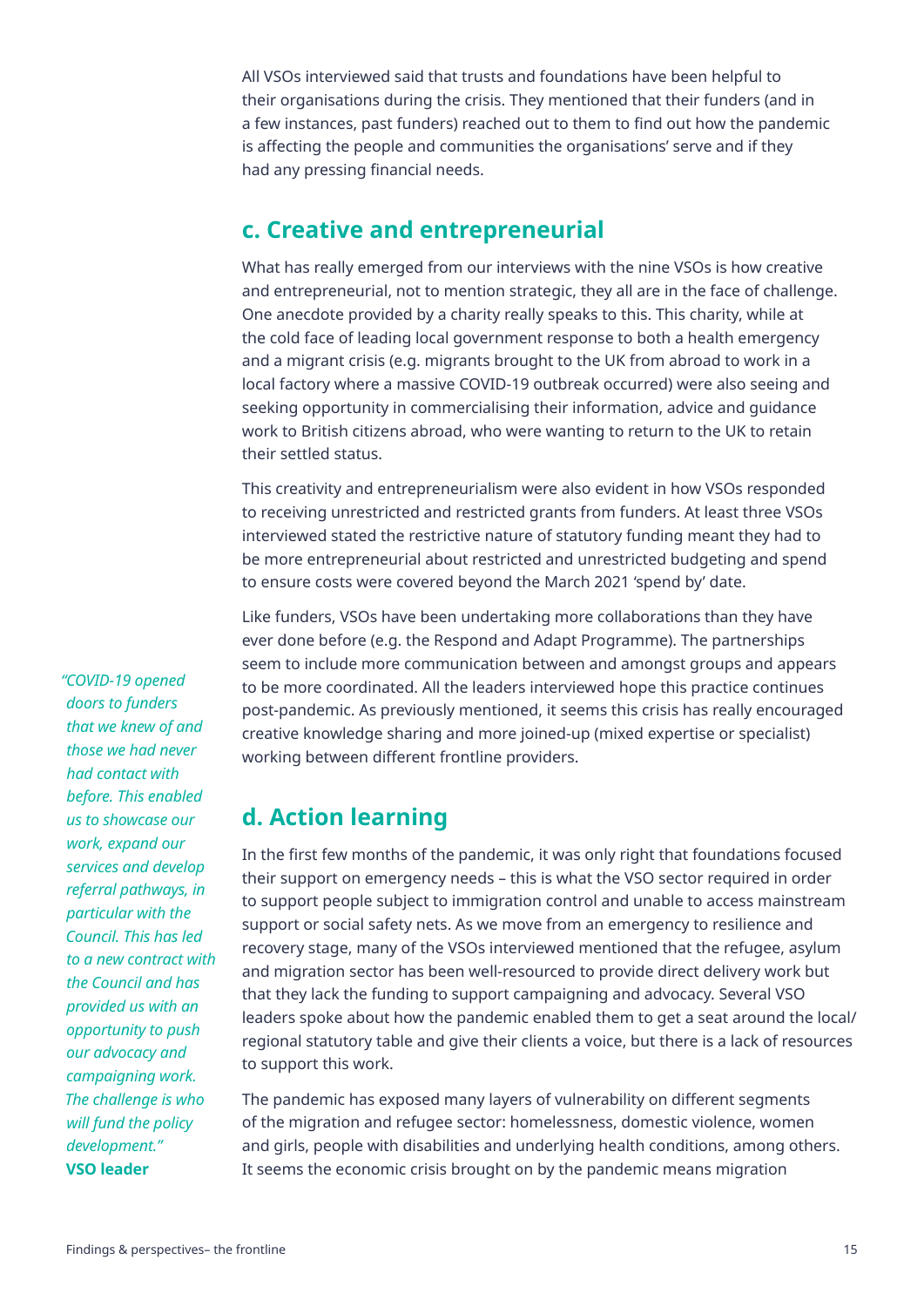and refugee sector organisations are seeing an increase in unmet basic needs, such as cash, food, and housing, in the communities they serve.<sup>51</sup> But, they are also seeing a rise in mutual aid, support, collaboration and entrepreneurialism (as mentioned previously).

COVID-19's disproportionate impact on Black African, Black Caribbean, Asian and other Minoritised Ethnic groups has converged with the movement for racial justice and the lived experiences of communities which has, in turn, amplified the need for real structural and systemic changes. Many VSOs interviewed felt the philanthropic sector could – and should – do more to address racial justice and other issues afecting these communities. Suggestions have included funding small, unconstituted grassroots organisations, provide unrestricted funding, provide more equity-related grants and use an equity lens in how foundations work and learn and more 'real talk' with those who have lived experience, informing and leading what needs to be done to shift power and make systems change.

# **Findings & perspectives 6– the numbers**

The emerging numbers provide an important quantitative complement to what is so far a largely qualitative review.

Based on the desk research, interviewed participants' raw data, and data from 360Giving, we have centred our *Numbers* fndings on

- Scale and type of independent and statutory funding
- Geographical distribution
- Size, focus, and purpose of the grants
- Intersectionality of issues
- Learning

(Please see *Methods* section for approach and data limitations.)

### **a. Scale and type of independent and statutory funding**

The overall independent and statutory COVID-19 funding landscape is extremely layered and complex. Figure one below attempts to make more accessible this complexity. It starts by benchmarking how the numbers appear and tries to surface what we know about refugee and migration sector funding. As the pandemic unfolds, and funders begin to think about the long-term implications, our hope is that these figures provide a snapshot of grant-making. <sup>52</sup>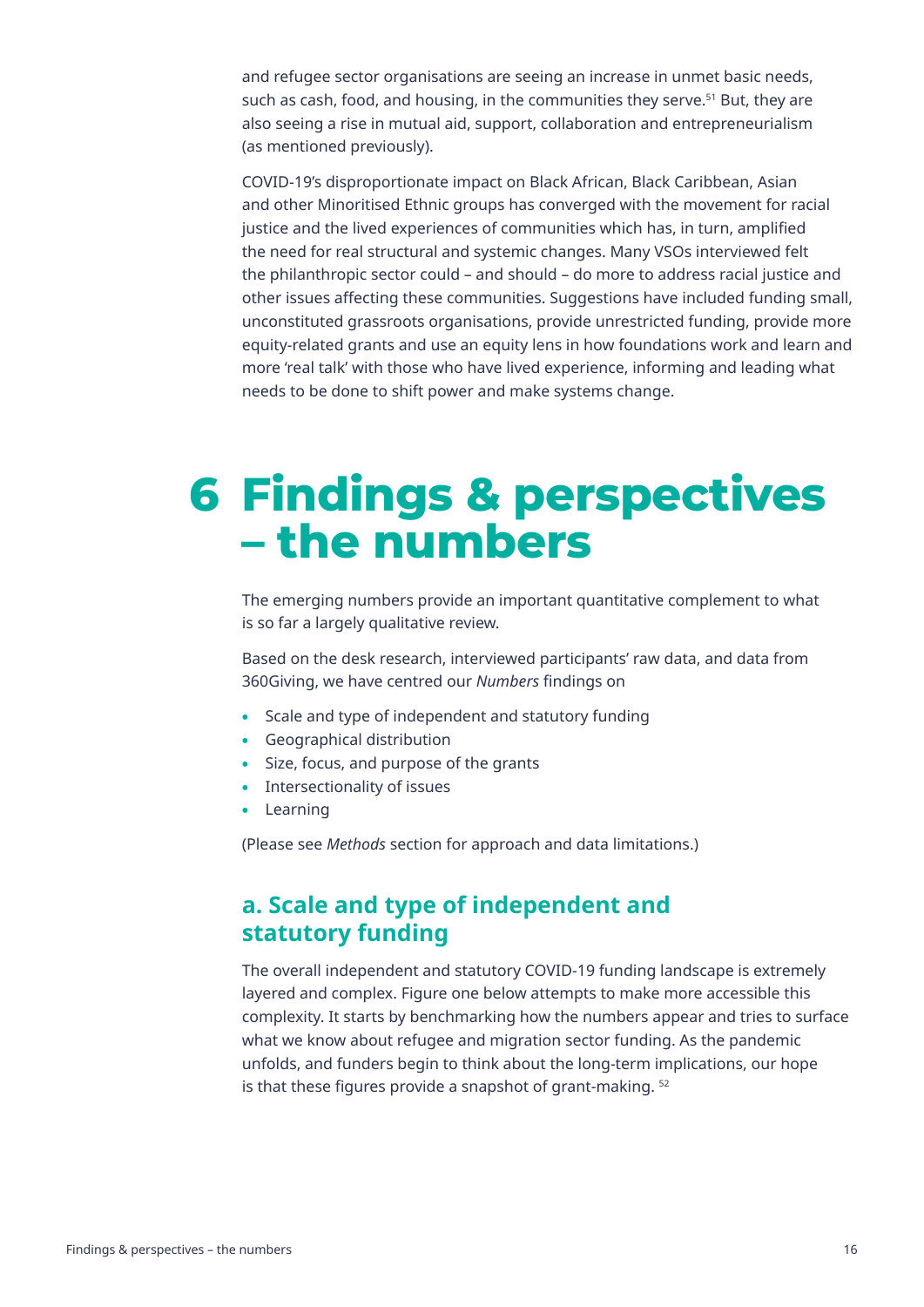#### **Figure 1: Sample overview of total COVID-19 funding fgures (not comprehensive benchmarks)**



When we zoomed into the £30m giving total above, we found that there were 59 unique funders or collaborations, 660 unique grantees or recipients and a total of 1,055 grants distributed across the four nations. This is captured in Figure Two.<sup>53</sup>

#### **Figure 2: Overview of scale – refugee and migration sector funding from March to November 2020**



During the pandemic, the biggest refugee and migration sector funder (based on total amount granted or 'out the door') was Comic Relief with nearly £4.5m focused on the sector (even after we discounted contributions to other funds like the Community Justice Fund or RAP). A close second was the Barrow Cadbury Trust-NLCF partnership with £4.3m. The 'smallest' sector fund or funder was Stockport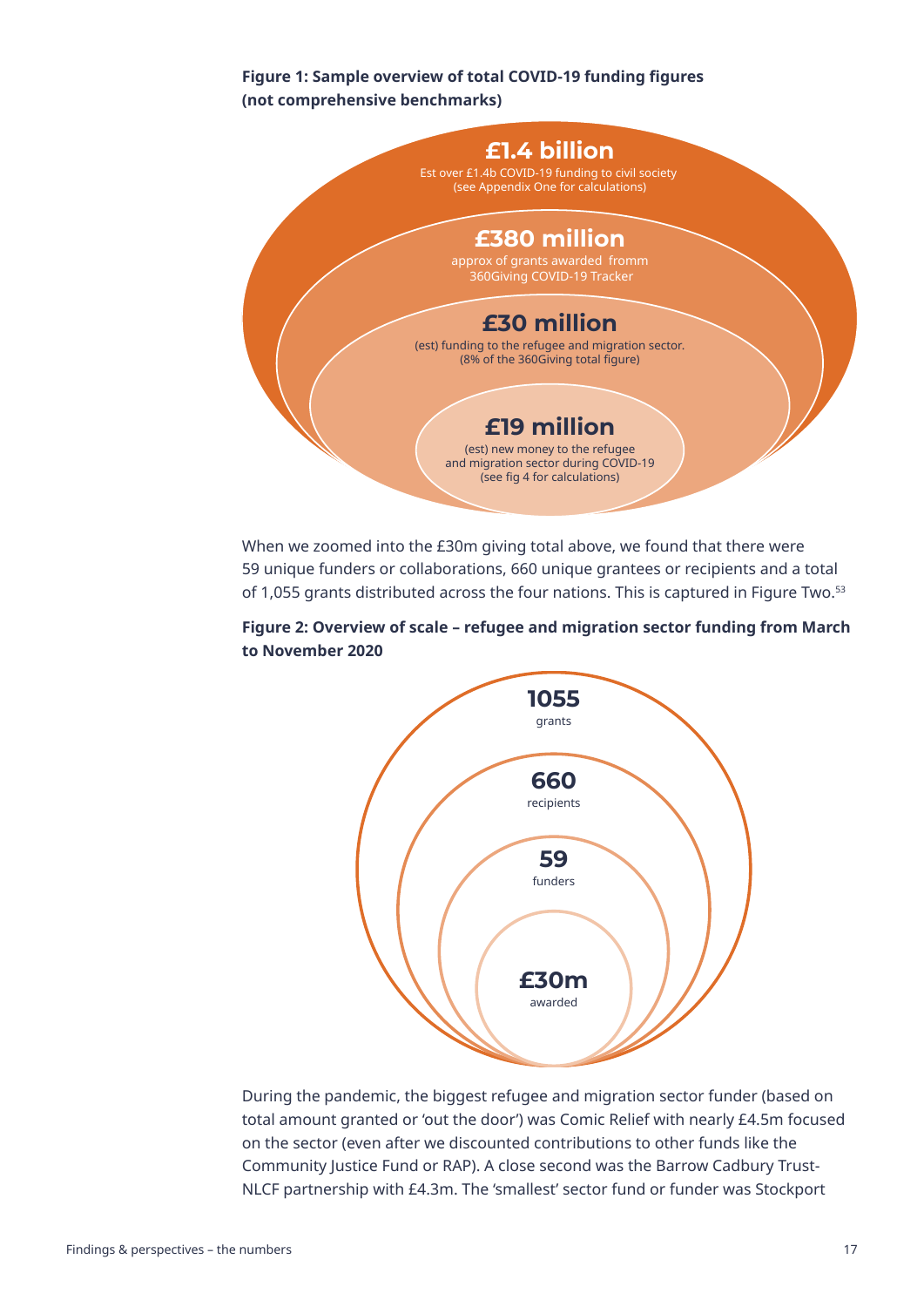Metropolitan Borough Council's £3,000 pot (one of the few statistics available about a local government funder). The median size grant was £55,000 and mode (or most popular size) grant was £5,000.



#### **Figure 3: Refugee and migration funders by total grant-making £ during the period March to November 2020**

A deeper dive into who the funders are and how much they gave, was also revealing and is summarised in Figure Three:

- Although this is not unique to pandemic funding, there was a lot of layered, cross funding or signifcant re-granting for pooled or aligned funding by many of the independent and statutory funders covered in this review. In calculating the total figures by funder in Figure Three, we have tried to account for this re-granting dynamic.
- For instance, Paul Hamlyn Foundation (PHF) contributed to the Respond and Adapt Programme (£400,000) and the Community Justice Fund (£300,000) which means that the figure against their name represents their minimum commitment level. Put another way and which came out of their raw data, PHF contributed approximately £2.38m to 78 refugee and migration organisations during the pandemic.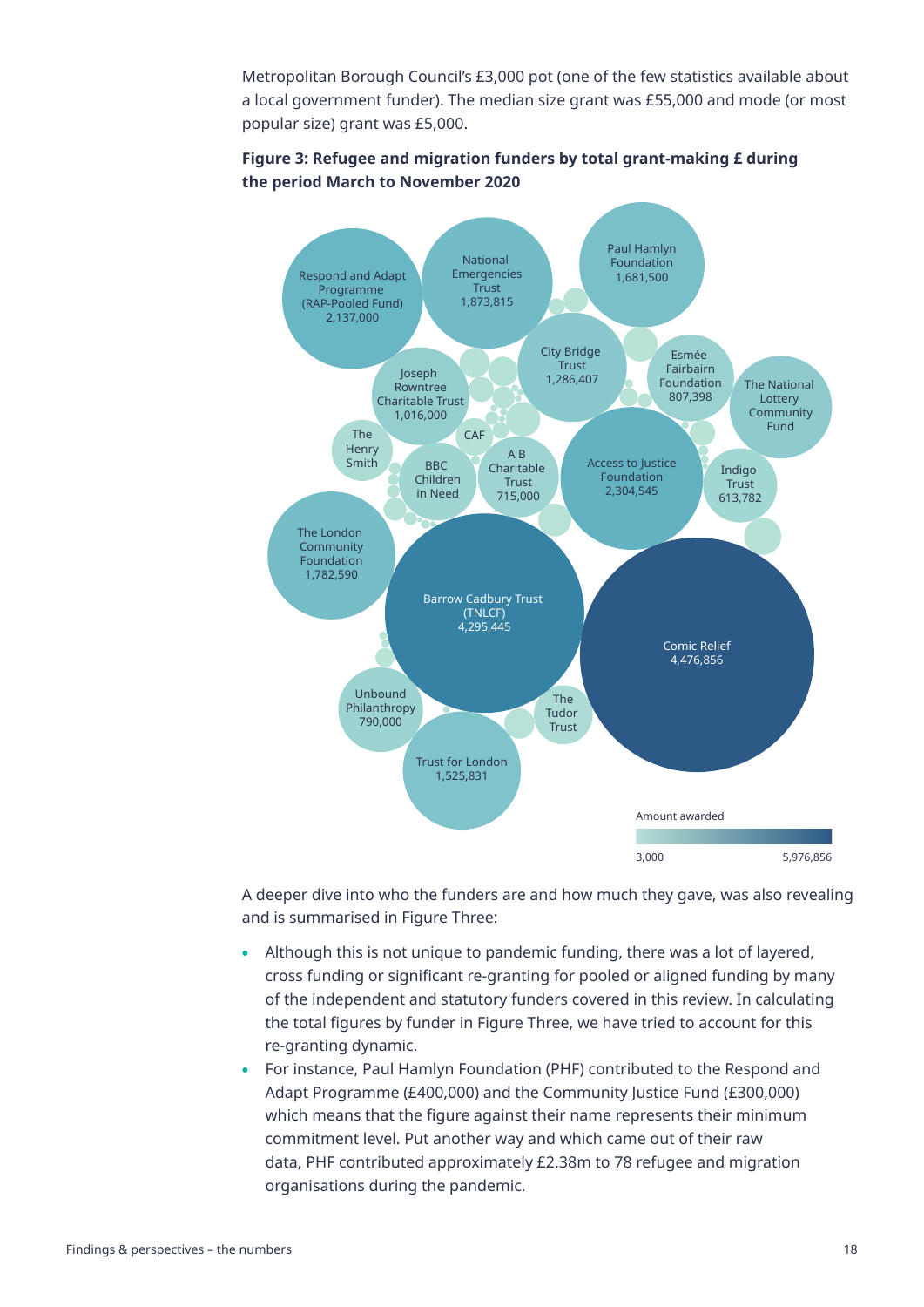- This minimum commitment level is also true for AB Charitable Trust, Joseph Rowntree Charitable Trust, Comic Relief, Barrow Cadbury Trust, and The National Lottery Community Foundation, to name a few. All individually committed more than what is totalled in Figure Three because this accounted for re-granting to others.
- From our interviews with foundations, we also know that the NLCF entered into an external delegated agreement (EDA) with the Barrow Cadbury Trust (a policy and campaigning foundation) to support £5m in re-granting to refugee and migration charities. Importantly, this £5m was NLCF funds and not DCMS or other government COVID-19 re-granting delegated funds to NCLF and others. This new funding, of which about £4.3m has been distributed to the sector went to 169 frontline charities whose income ranged from a top end of £2.3m to low-end of £6,919.
- Similarly, The Access to Justice Foundation's Community Justice Fund (CJF) was in receipt of MOJ and NLCF funding. This pooled fund raised nearly £11.6m of COVID-19 Funding of which about £7.5m was MOJ (£2.4m) and NLCF (£5m). A total of £3,216,219.00 or 47 grants went to asylum and immigration work. 54

Beyond the publicised big partnerships and what we have outlined previously and in Appendix One, we are unaware of detailed data on central government (e.g. DCMS, Home Office, Ministry of Justice) or Local Government funding to Civil Society. For example, we know from our interviews that Suffolk County Council responded to the COVID-19 outbreak at the Bernard Matthews factory, which had a signifcant impact on migrant employees, but the funding has not been made public.

We also tried to ascertain how much of the £30m may be new funding for the refugee and migration sector. By our rough calculations, again, based on data directly received from participants as well as data acquired through 360Giving/ GrantNav, we estimate that approximately £19m of the £30m was new funding during COVID-19, see Figure Four.

| <b>Funder</b>                                             | <b>Total Fund Amount</b> | <b>Est new £ refugee &amp; migration</b><br>funding during C19 |
|-----------------------------------------------------------|--------------------------|----------------------------------------------------------------|
| <b>NLCF EDA with BCT</b>                                  | 5,000,000                | 5,000,000                                                      |
| ATJF CJF                                                  | 11,600,000               | 2,320,000.00                                                   |
| <b>RAP</b>                                                | 2,137,000                | 2,137,000                                                      |
| <b>NET</b>                                                | 60,538,417               | 1,513,460                                                      |
| <b>LCRF</b>                                               | 42,000,000               | 3,360,000                                                      |
| Comic Relief /BBC Children<br>in Need Big Night In Appeal | 67,110,010               | 4,476,856.00                                                   |
| <b>Total</b>                                              |                          | 18,807,316                                                     |

#### **Figure 4: Estimate of total new COVID-19 (£) money in the refugee and migration sector during the period March to November 2020**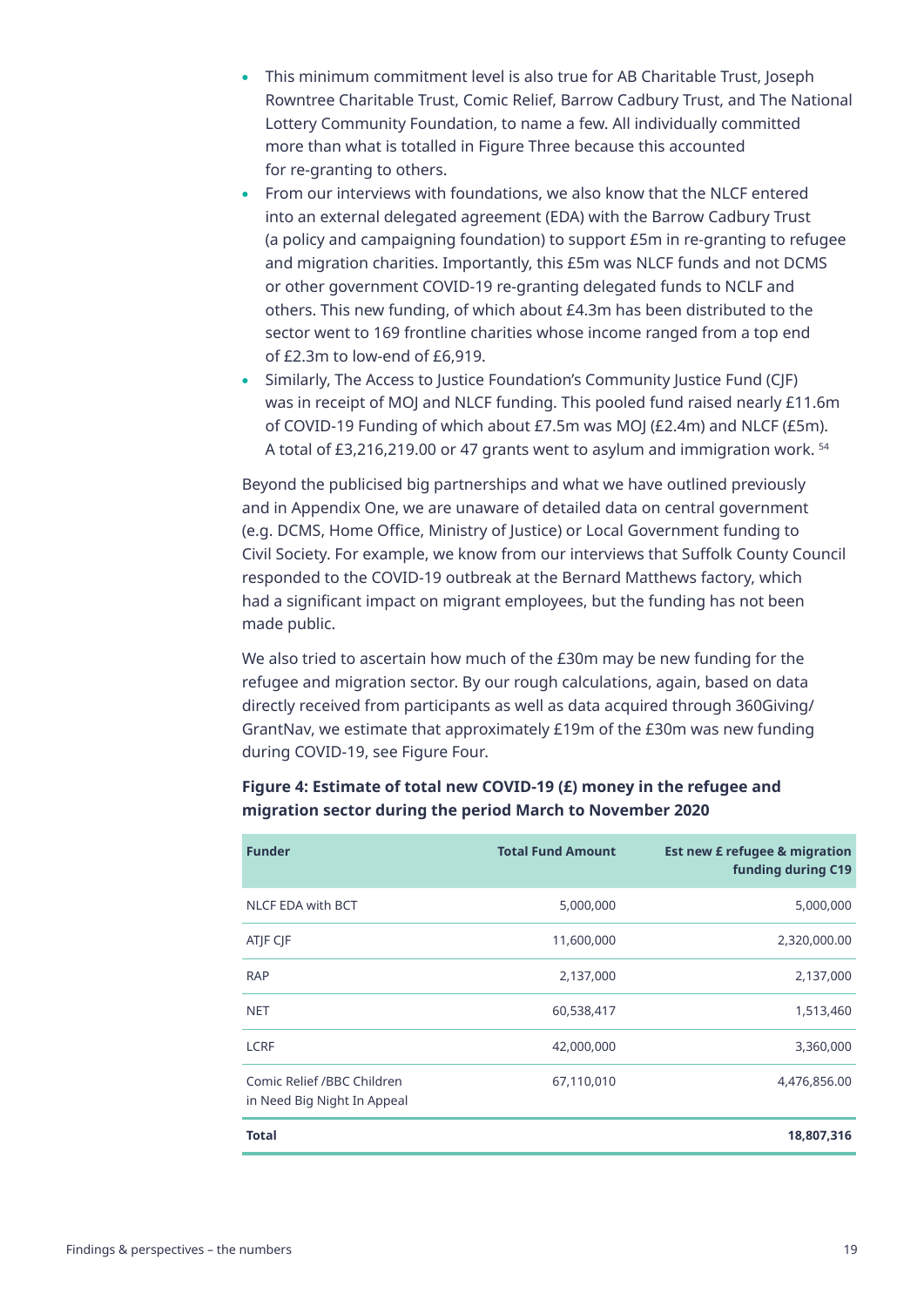In terms of funder, or grant programme focus, the raw grant-making data confrms what was previously found in the desk research and interviews. In addition to COVID related emergency, core or unrestricted booster funding, the top 20 words funders used to describe the type of funding ofered (based on grant programme title) are presented in the word cloud below.55



# **b. Geographical distribution of funding**

As evident from Figure Five, nearly 70% of the funding remained in England and approximately 40% for Greater London. Scotland received nearly 3%, Northern Ireland less than 2.5% and Wales less than 1%. UK-wide identifed grants made up the rest (approximately 25%).

#### **Figure 5: Geographic spread of refugee and migration funding by nation during the period March to November 2020**



Gaps in data entry on regional or postcode distribution is a problem in the 360Giving fles. As a result, we are unable to present a full picture of how grants were distributed by regions. However, some of the specialist funder and pooled collaboration data on regional spread is informative and we refer our readers to that data; especially, The Respond and Adapt Programme, The Community Justice Fund, Paul Hamlyn Foundation, AB Charitable Trust, and Barrow Cadbury Trust websites.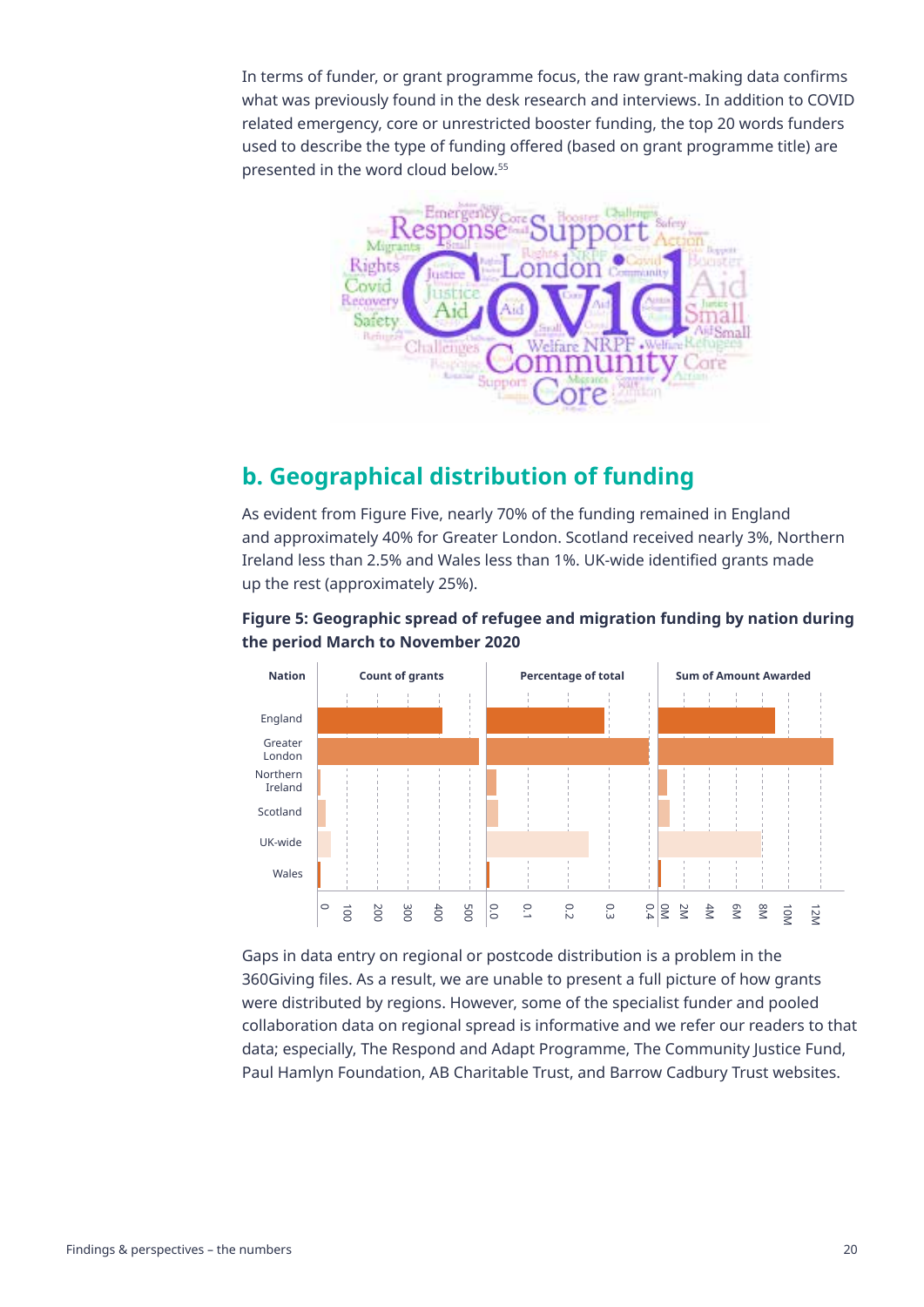# **c. Size, focus or purpose of grants**

From all the raw grant-making data available, we have a very good picture of the size, focus and purpose of the grants (as described by the grantees or recipients). At a high-level, we found:

- Of the 1,055 grants, the smallest grant amount was £500 to voluntary or support groups and the largest was £1.5m (approximate) to Refugee Council from The National Emergencies Trust (NET) Appeal to support telephone helplines, refugee welcoming programmes and the Scottish and Welsh Refugee Councils frontline activities.
- The median grant amount is £18,885 and the mode grant size is £10,000.
- Of the 1,055, 720 small grants (up to £20,000); 291 medium grants (up to £100,000); and 44 large grants (£100,000+)
- Unfortunately, the data we had from 360Giving did not report on income size of organisations. Consequently, our analysis of grantee or recipient organisational size comes for independently submitted data from participating foundations. At the top end, we saw organisation size over £2m and at the low end approximately £7k, and a median of £143k. More work needs to be undertaken to better understand organisation size, especially at the low end, as the pandemic made grants more accessible to those smaller (£10,000 or less size) groups and its revealing that roughly 70% of the grants made were small grants (720 small grants:1,055 total grants).

Amidst an unprecedented pandemic, where speed and information flow may be disjointed, it appears from our analysis of all the data that individual funders were fairly joined up in giving. This is likely because of the sector or thematic specific pooled collaborations that emerged during the pandemic (RAP, CJF, NLCF-BCT, etc). From the data we see that:

- Funding went to 660 distinct organisations.
- Of this total figure, recipients were a combination of core refugee and migration organisations and wider sector organisations.
- We estimate that 67% (444) of the 660 receiving organisations were core refugee and migration sector organisations and the rest went to wider sector organisations
- Of the 660 recipients, approximately 72 or 11% of them received more than one grant

For more detail about the top 25 grant recipients, please refer to Figure Six.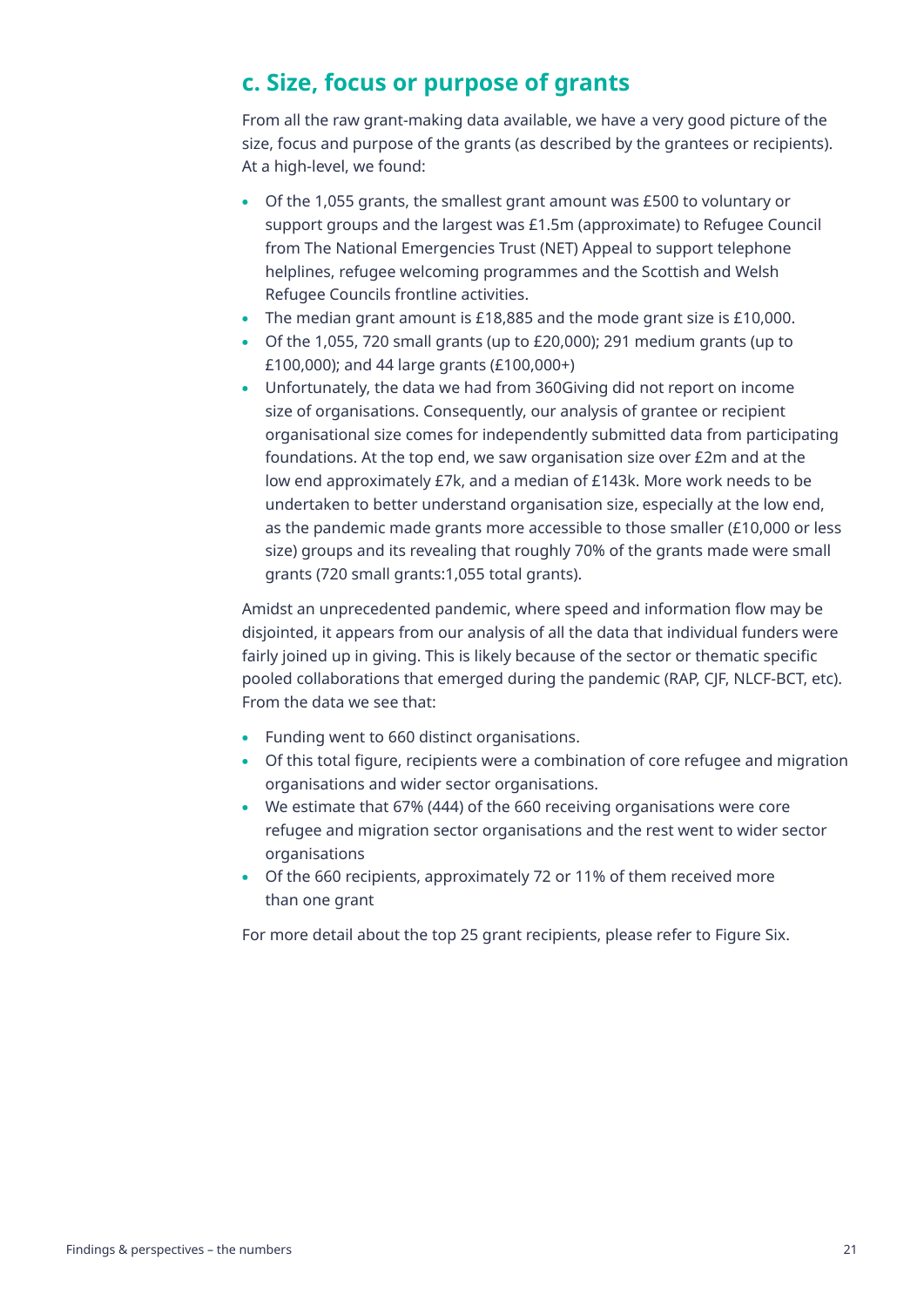#### **Figure 6: Top 25 funding recipients during the period March to November 2020**

| <b>Recipient organisation or</b><br>collaboration name | <b>Count of</b><br>grants received |                |   | <b>Total £</b><br>amount received |  |
|--------------------------------------------------------|------------------------------------|----------------|---|-----------------------------------|--|
| Refugee Council                                        |                                    | 1              | П | 1,480,000                         |  |
| Refugee Action                                         |                                    | 7              |   | 1,152,732                         |  |
| African Health Policy Network                          |                                    | $\overline{4}$ |   | 482,960                           |  |
| London Legal Support Trust                             | г                                  | 1              | П | 463,432                           |  |
| South London Refugee Association                       |                                    | 10             |   | 421,424                           |  |
| Greater Manchester Immigration<br>Aid Unit GMIAU       |                                    | 6              |   | 404,000                           |  |
| Good Chance                                            | П                                  | 1              | П | 400,000                           |  |
| Prism the Gift Fund                                    | П                                  | 1              | Г | 400,000                           |  |
| United Kingdom for UNHCR                               | ш                                  | 1              | П | 400,000                           |  |
| Other Ref & Mig orgs not detailed                      | П                                  | 1              | П | 393,815                           |  |
| Helen Bamber Foundation                                |                                    | 6              |   | 376,000                           |  |
| European Network on Statelessness                      | г                                  | 1              | г | 363,711                           |  |
| <b>IMIX</b>                                            |                                    | 3              |   | 304,000                           |  |
| Migrants Organise Ltd                                  |                                    | 11             |   | 298,425                           |  |
| Southwark Day Centre for Asylum Seekers                |                                    | 6              |   | 289,493                           |  |
| Migrant Centre Northern Ireland                        | П                                  | 1              |   | 275,000                           |  |
| Refugee Women Connect                                  |                                    | 6              |   | 272,770                           |  |
| Central England Law Centre                             |                                    | 3              |   | 272,149                           |  |
| The Boaz Trust                                         |                                    | $\overline{4}$ |   | 252,220                           |  |
| <b>Legal Education Foundation</b>                      | П                                  | $\mathbf{1}$   | П | 250,000                           |  |
| Medical Justice Network Limited                        | П                                  | $\mathbf{1}$   | П | 249,983                           |  |
| Refugee Support Network                                |                                    | 9              |   | 225,216                           |  |
| Rosa Fund                                              | П                                  | 1              | П | 200,000                           |  |
| JustRight Scotland                                     |                                    | 3              |   | 195,000                           |  |
| <b>Bristol Refugee Rights</b>                          | П                                  | 5              | Π | 193,400                           |  |

To analyse and better understand the focus and purpose of the grants (as defned by grantees in the 'grant description' fields in the 360Giving Standard and in the raw reports received by independent foundations), we ran search functions in our database to calculate frequency of words in this field. Our findings broadly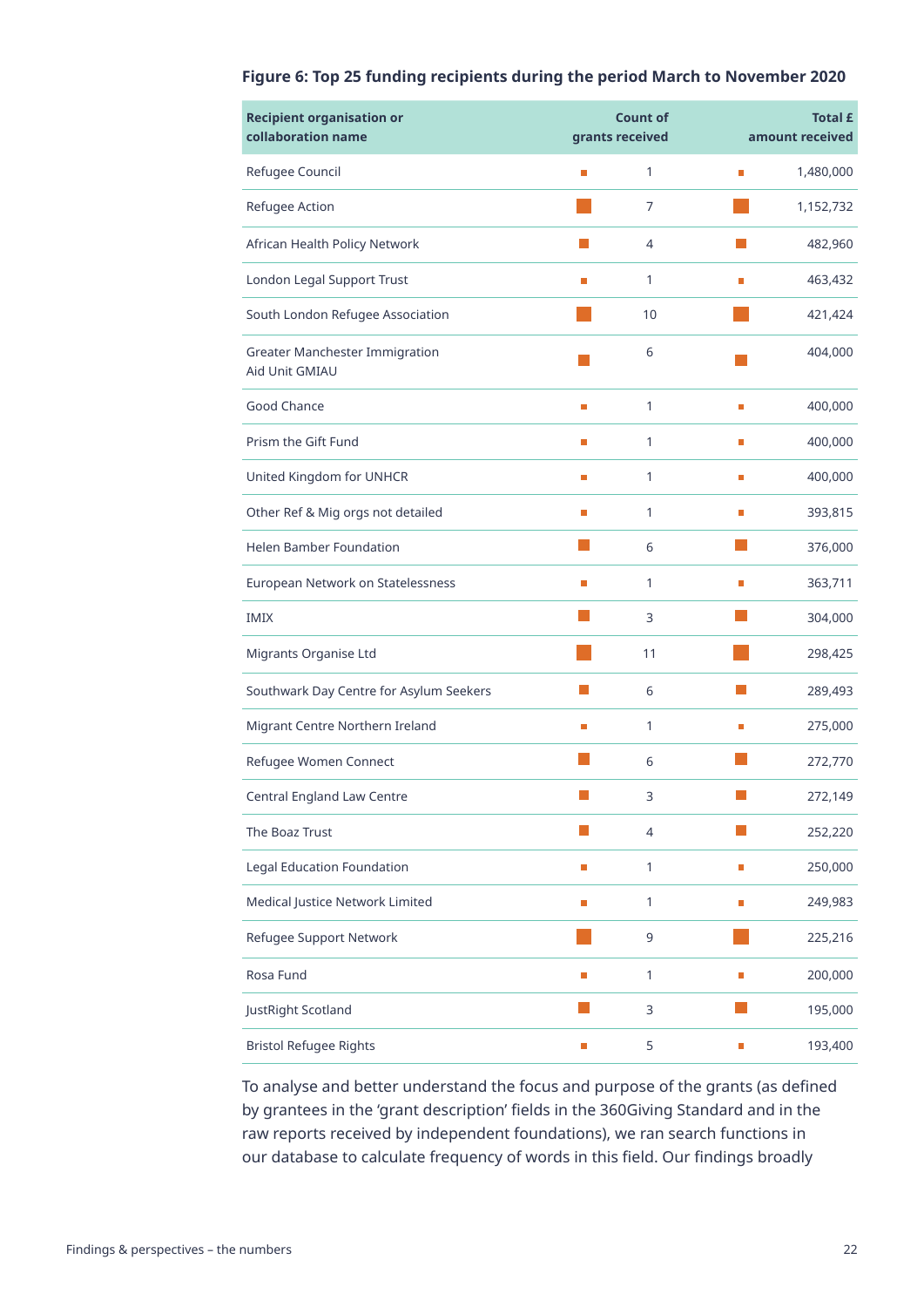confrm what was found in the desk research and our interviews as the most cited focus areas of activities and need. All funding was for emergency frontline services ranging from: hardship support, food, housing, unrestricted, maintaining services, information, advice and guidance; health, women, legal, vulnerable, and rights. Figure Seven is a numerical summary of our findings.<sup>56</sup>

**Figure 7: Approximately 3500 words were used to describe types of grants received or recipient 'focus' areas. These are the 50+ most frequent words used in the 1,055 grants.**

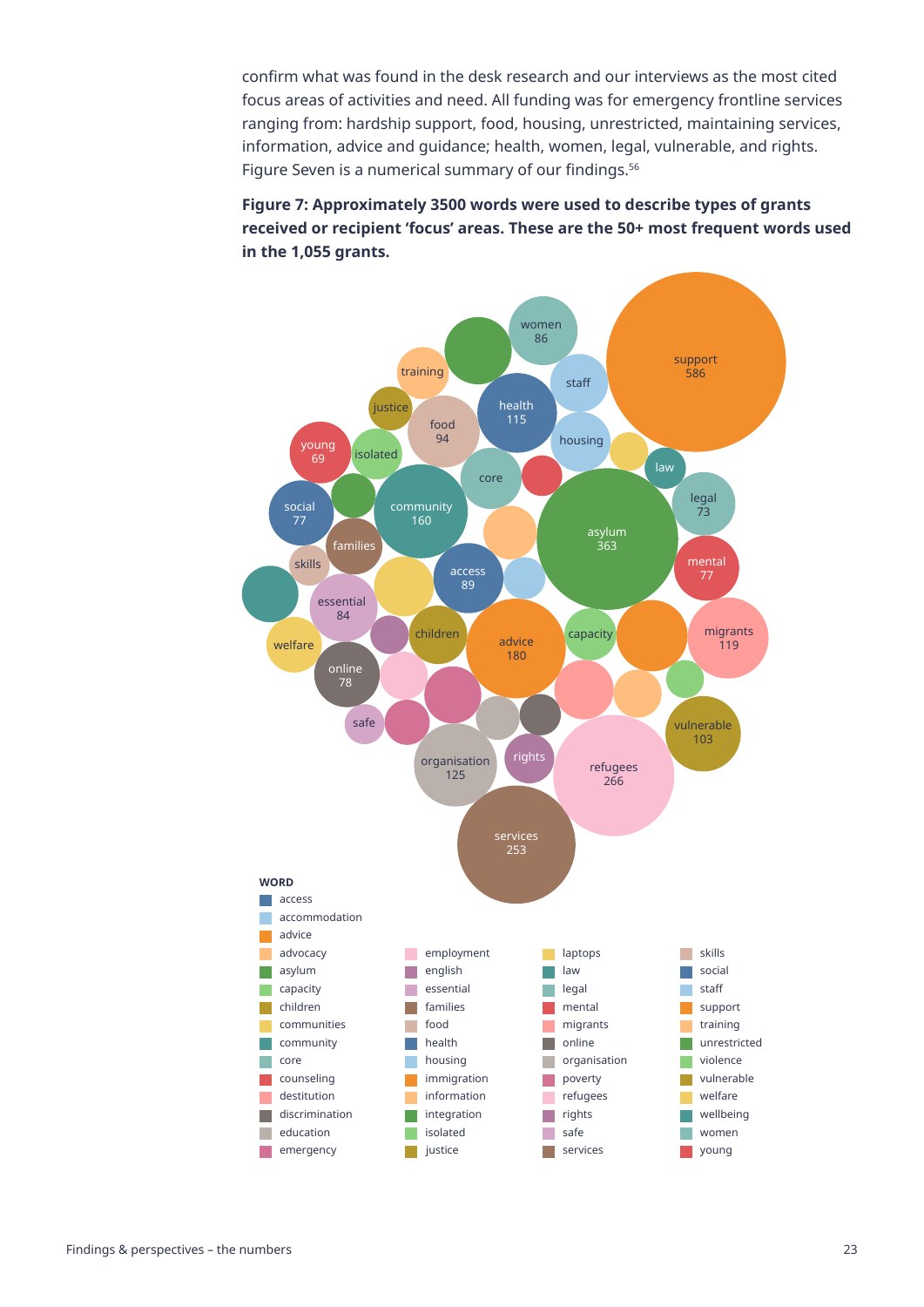### **d. Intersectionality of issues**



To understand intersectionality<sup>57</sup> through the data, we took a similar approach to analysing funder focus and recipient needs. We ran searches in the 'grant description' and 'grant programme title' fields of all the raw data to analyse frequency of words that may show intersectionality. As evident in the word cloud above, refugee and migration sector issues intersected with descriptions or concerns around gender, specifcally women, poverty, health, and justice, to name a few. This confrms what we found in the desk research and interviews as intersectional issues. A further analysis of the 'recipient or organisation name' field confirms intersectionality with race and ethnicity.

### **e. Limitations**

Our simple analysis to better understand focus and purpose of funding as well as intersectionality is very much a strawman-data approach. In order to deeply understand the nuances and needs of the refugee and migration sector in this way, there needs to be more dedicated work on demographic framing followed by proper sampling and surveying of those who work in the sector.

As discussed previously, the emerging overall COVID-19 funding response is not comprehensive, and numbers and data remain opaque. These include local, devolved, and central government data as well as other independent foundation and international funding data unreported on 360Giving (like the Shapiro Foundation resettlement funding to Citizens UK58). For many of the Foundations interviewed, and possibly others, this is all likely a problem of timing and speed of this report, rather than an unwillingness to be more transparent. The real opaqueness, beyond headline fgures, comes from statutory funders (largely government). Perhaps another key learning from the pandemic is the urgency and need for real time data and information to efectively respond, adapt, and plan.

**Another key learning from the pandemic is the urgency and need for real time data and information to efectively respond, adapt, and plan.**

All of this speaks to the important 360Giving open grants movement and the positive direction of the Respond and Adapt Programme Information and Data Hub coupled with the *Taking Stock* report to better benchmark evidence and insights in the refugee and migration sector.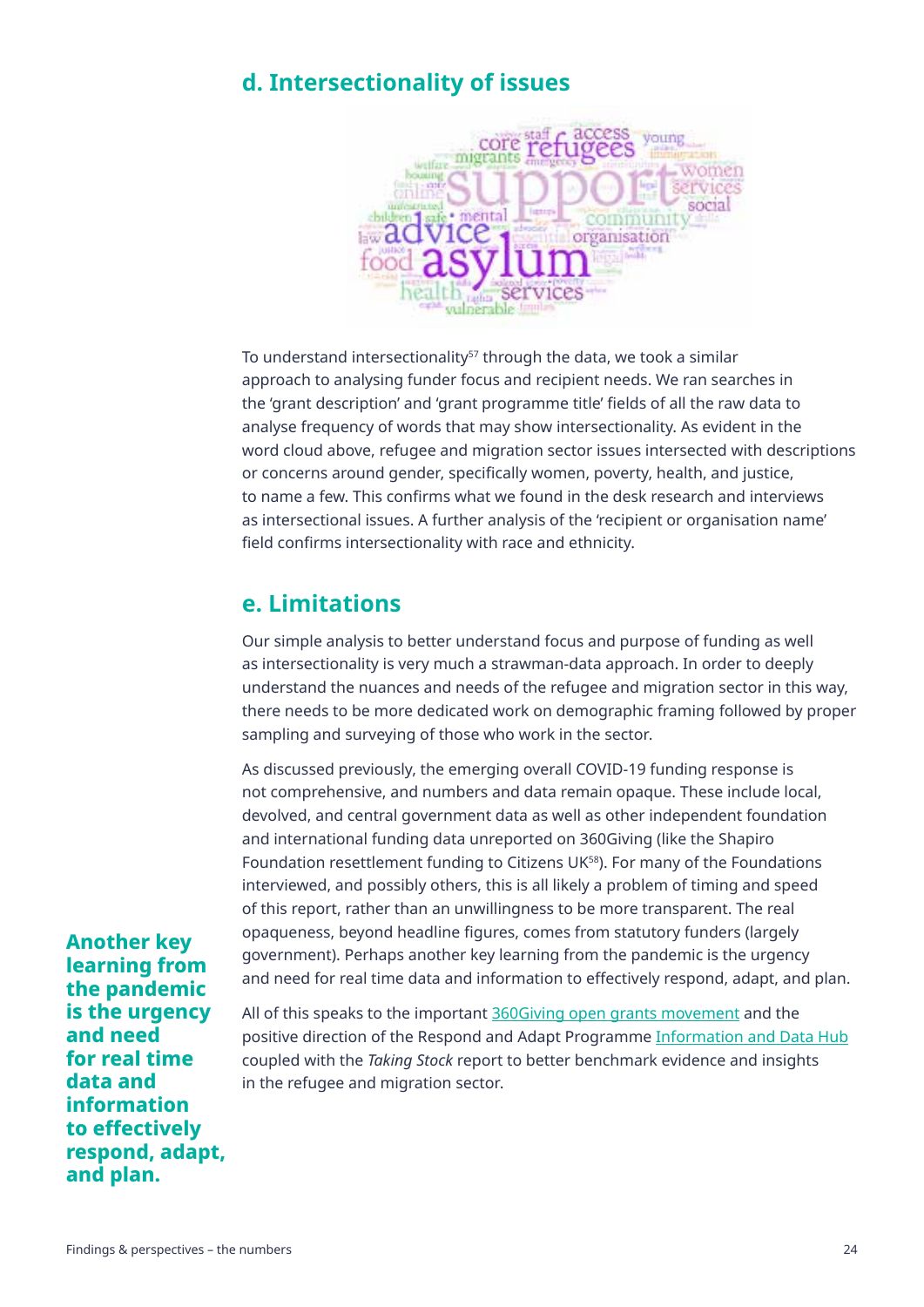# **7** Reflections – what might **come next**

All of the emerging insights and data from this review warrant deeper refection, conversation, as the basis for future meaningful action. These refections and the conclusions that follow, are offered by us as authors, rather than by Migration Exchange.

What are some ideas to support a resilient refugee and migration sector through other crises? We hope that there will be few like the one we are currently experiencing and recognise that each crisis brings a unique set of challenges and solutions. With this in mind, we offer a few reflections or ideas for consideration:

- It appears like more work needs to be done on individual and collective real time, live, data and evidence, especially when it comes to statutory data. We remain deeply curious about how much actual central government funding has been granted or re-granted and how local government funding has gone to the sector.
- More sector-wide adoption of data coding standards and frameworks will be helpful. We are aware of work underway by The Social Innovation Consultancy (TSIC), 360Giving, and others to fll this vacuum. What might this coding framework look like for the refugee and migration sector? Or does the pandemic necessitate better diagnosing or other benchmarking/standards of evidence tool for the refugee and migration sector? (Similar to Project Oracle for youth work.)
- There are many small but vital, grassroots organisations, who have deep relationships and trust in their communities but whose work are invisible to many funders. Unconstituted small mutual aid groups and associations have emerged to be pivotal in this pandemic – as a lifeline for many. How are the refugee and migration focused ones making an impact?59 Our hypothesis from this review, and our experiences elsewhere, is that they are making great impact but are under-resourced and under-recognised.
- Many funders reached into their endowments to provide more money to the sector. But for various reasons, including budget constraints, governance models (e.g. family foundation versus public trust), and existing strategies that some foundation staff were having to make difficult 'trade-off' decisions in their grantmaking. We are curious about how more discussion with specialist funders on governance and new models of giving might support foundation decisionmaking in crises.
- Digital exclusion (the physical tools, applications, broadband or other services and train) remains a grave pandemic challenge but especially among people who are refugees, asylum seekers and migrants. Many continue to not have or have limited access and therefore accessing telephone, social or other online helplines is not possible. What are the digital tools being used by these groups, if at all? This was mentioned throughout as a funding focus and issue, but we are curious about its impact among these groups and what a sustainable strategy looks like.
- Anecdotal stories and impressions have been powerful during this period. We understand its academic research limitations, but we think we need to continue

**Unconstituted small mutual aid groups and associations have emerged to be pivotal in this pandemic – as a lifeline for many**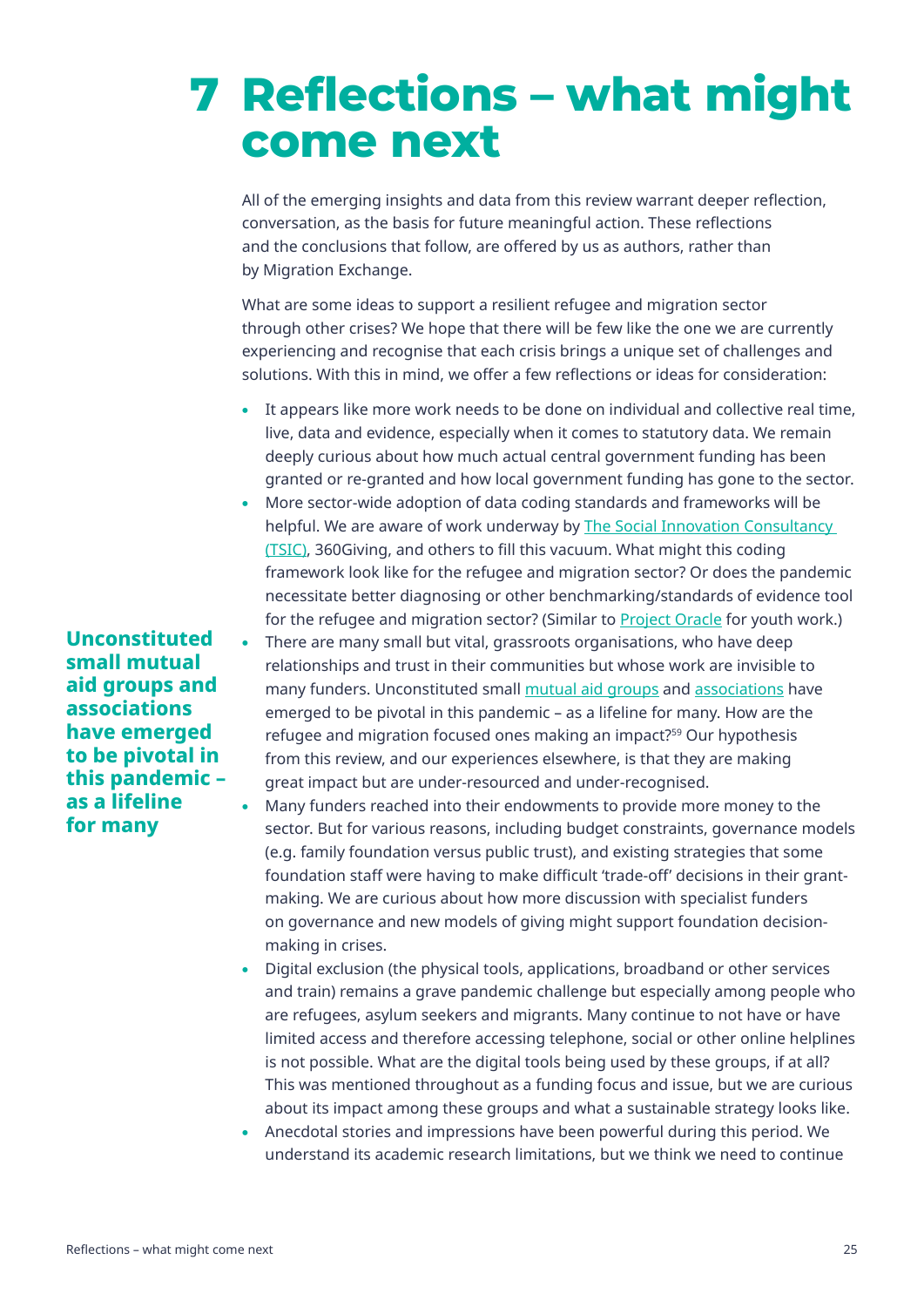to surface it, listen to it and make it accessible to more stakeholders. Our hunch from this review is that the sector could do with more collated storytelling from the frontline, beyond the written word. Especially when both funders and VSOs spoke about the increased hostile environment to people who are refugees, seeking asylum, or other migrants subject to immigration control. These stories also need to be good stories (from our research we hear that they are limitless), which are showcasing all the amazing work happening every day by local organisations and people who are refugees and migrants. Our hypothesis is that continued exposure of such stories in mainstream media may help with positive action and the Information and Data Hub may be critical to supporting this work.

This review also speaks to the need to continue and amplify the great work of the sector specifc collaborations that emerged during the pandemic (Respond and Adapt Programme, Community Justice Fund and all the external delegated partnerships), in whatever way, shape, or form. For all the reasons listed previously, but especially for collective intelligence, action, and power.

# **Conclusion 8**

As discussed in this report, there are important lessons for what legacy might look like beyond this pandemic. What is most revealing is that these ideas, in vision and practice, were overlapping across all participating stakeholders and in the available literature. This rapid review put a spotlight on how many and how much people care about each other.

This is why we want to conclude, not with a summary, but a cheerleading megaphone. We hope this might power more care and support for each other during these difficult times but also help everyone take more positive risks to shore up and sustain the refugee and migration sector.

- Please be brave, continue to lean into the uncomfortable spaces, question assumptions that want to return to the status quo (e.g. short-term, restrictive funding) continue to work to the principles in the Funders Pledge that over 350 trusts and foundations signed. Perhaps, start futures scenario planning and action with the sector (seed funding innovation and entrepreneurialism that guards against further pandemics or hostile environments). Provide more unrestricted funding, increase the level of funding to this sector, fund unconstituted, smaller grassroots organisations and be transparent about how the pandemic will impact future support.
- Please be brave about coordinated information sharing, and continued work benchmarking all aspects of the sector (funding, campaigning impact, etc.). Amplify the voices of communities whose voices are least heard, support actiondriven collaboration and coordination of funding and networking in order to have a greater impact on refugee, asylum and migrant organisations.
- Please be brave and bold about equity, diversity and inclusion (EDI). Mindful of power dynamics and support the principles of Inclusive Philanthropy or Participatory Leadership (i.e. where the intended beneficiaries are included,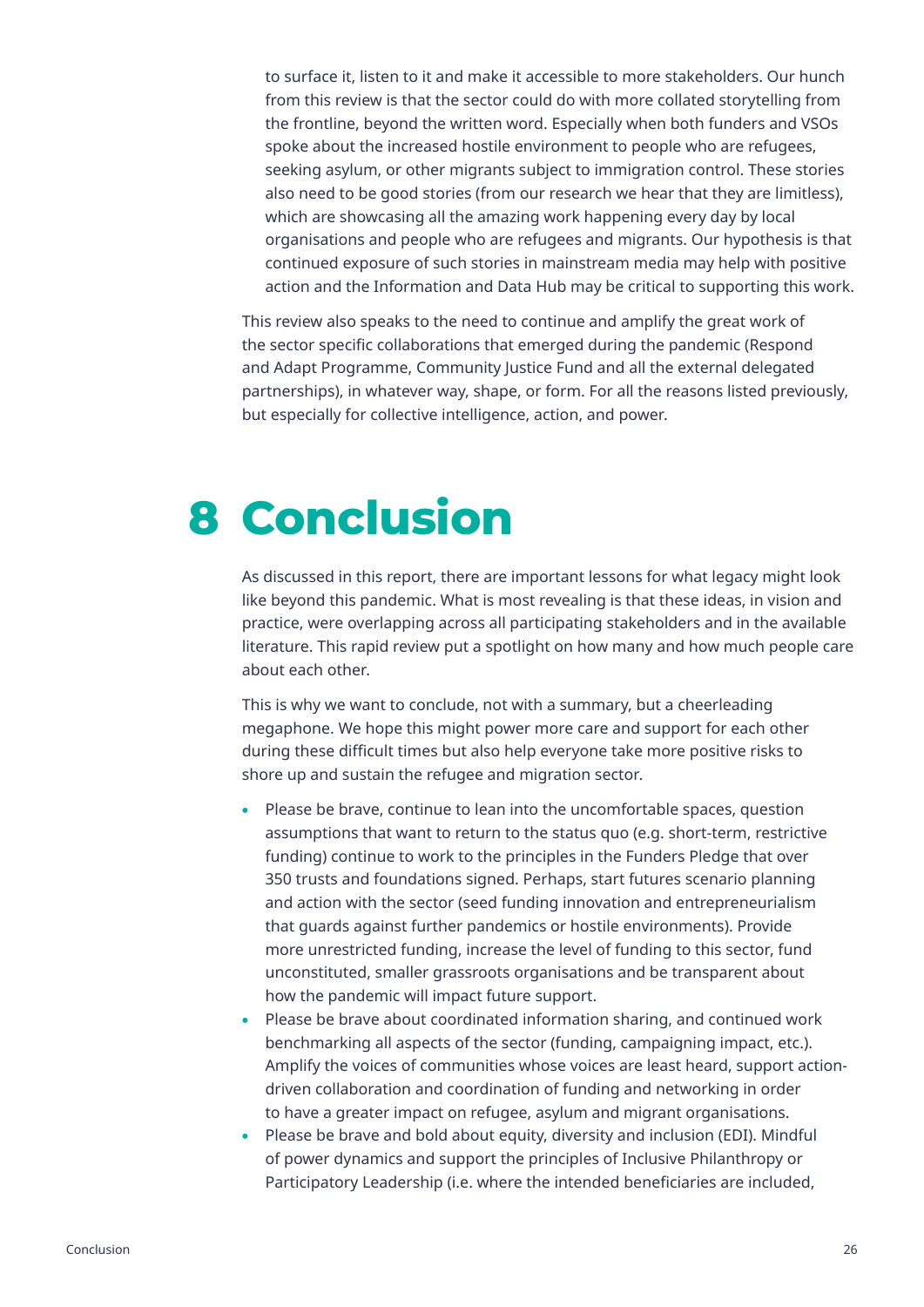#### **We hope that your bravery will catalyse the same from others.**

co-designing, if not leading, the process of distributing funds). Invest more in the positive power of community organising/activism and other transformational strategies in order to create a movement to support structural change. We recognise each funder is on their own journey to embed EDI principles into the fabric of their work, and hope they continue to infuse these values throughout their internal culture, systems, and practices and continue to be ambitious about living the future they want to see, now.

• Please be brave and bold about capacity building and harness and amplify the deep commitment of those working in the sector, especially the resilience of individuals supporting refugees and migrants and those with lived experience now taking on leadership roles.

We recognise many other reports have recommended the above, but we think they are important principles worth reiterating.

We hope that your bravery will catalyse the same from others; especially constructive government attention and positive action in policy and practice, including more helpful investment and funding.

As doers and thinkers, ourselves, we promise our commitment and positive action, too.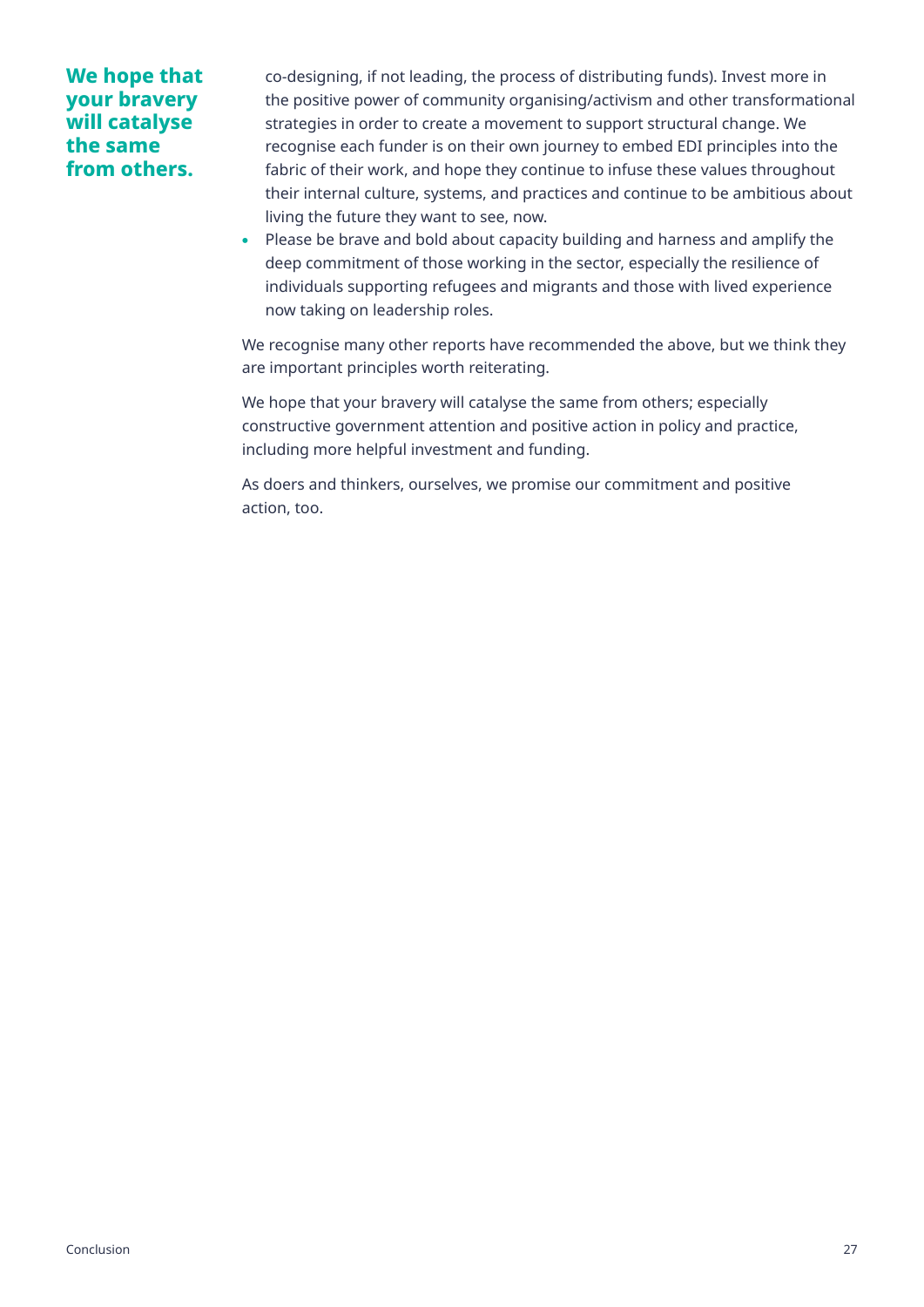# **Methods 9**

The fndings presented in this rapid review are based on data collected, analysed and interpreted by Fancy Sinantha and Barbra Mazur. Aware of ESRC research ethics standards, every attempt has been made to interpret the fndings and data fairly and without bias. The approach for this research was action research. Mixed methods were used in this review through a combination of a desk-based literature review, qualitative semi-structured interviews, and early capture and analysis of available grant-making data during the period March to November 2020.

This project is a rapid review, which means there are signifcant limitations to the research. Given the speed and timeframe for this project, neither the methodology, interpretation of the data, nor responses to the interviews were examined by independent third parties for bias, research ethics, quantitative confidence ratings or statistical relevance.

16 grant-making representatives participated in semi-structured interviews. 14 were independent trusts and foundations and 2 were statutory grant-making bodies. All participants were either Foundation Directors or Fund/Portfolio managers working on refugee and migration grant-making. These participants also represented the four nations (England, Wales, Scotland and Norther Ireland) as well as regional and local or placed-based grant-making.

9 Voluntary Sector Organisations (VSOs) or frontline charity representatives participated in the research. Participants were either, Directors, CEOs, or Head of Fundraising or Business Development or Service Delivery. These participants represented every nation except Northern Ireland and provided some regional context (NE, East, SE, NW).

All participants were identifed and known by MEX (either as part of its management committee, broader stakeholders, and/or were grantees of its Respond and Adapt Programme (RAP).

Grant-making qualitative and quantitative data was sourced directly from interviewed participants as well as GrantNav/360Giving with searches confned to the following headline tags: March to November 2020; COVID-19/Coronavirus/ Pandemic; Refugee/Asylum/Migration.

We have made every attempt to clean and avoid cross or double counting among all data sources. We are delighted to share all of the raw qualitative and quantitative data we used to inform this review but especially the *Numbers* section. We have done as much as we could, given the speed of this work, and the research limitations. We know that sharing this will only strengthen the knowledge vacuum as well as provide deeper rigour to our action research approach and method.

Key research questions are:

- 1. What scale and type of independent funding in response to C-19 has been distributed to UK charities working on migration and refugee issues from March to November 2020?
- 2. What is known about the scale and type of statutory funding to charities during this time, including that distributed by the National Lottery Community Fund?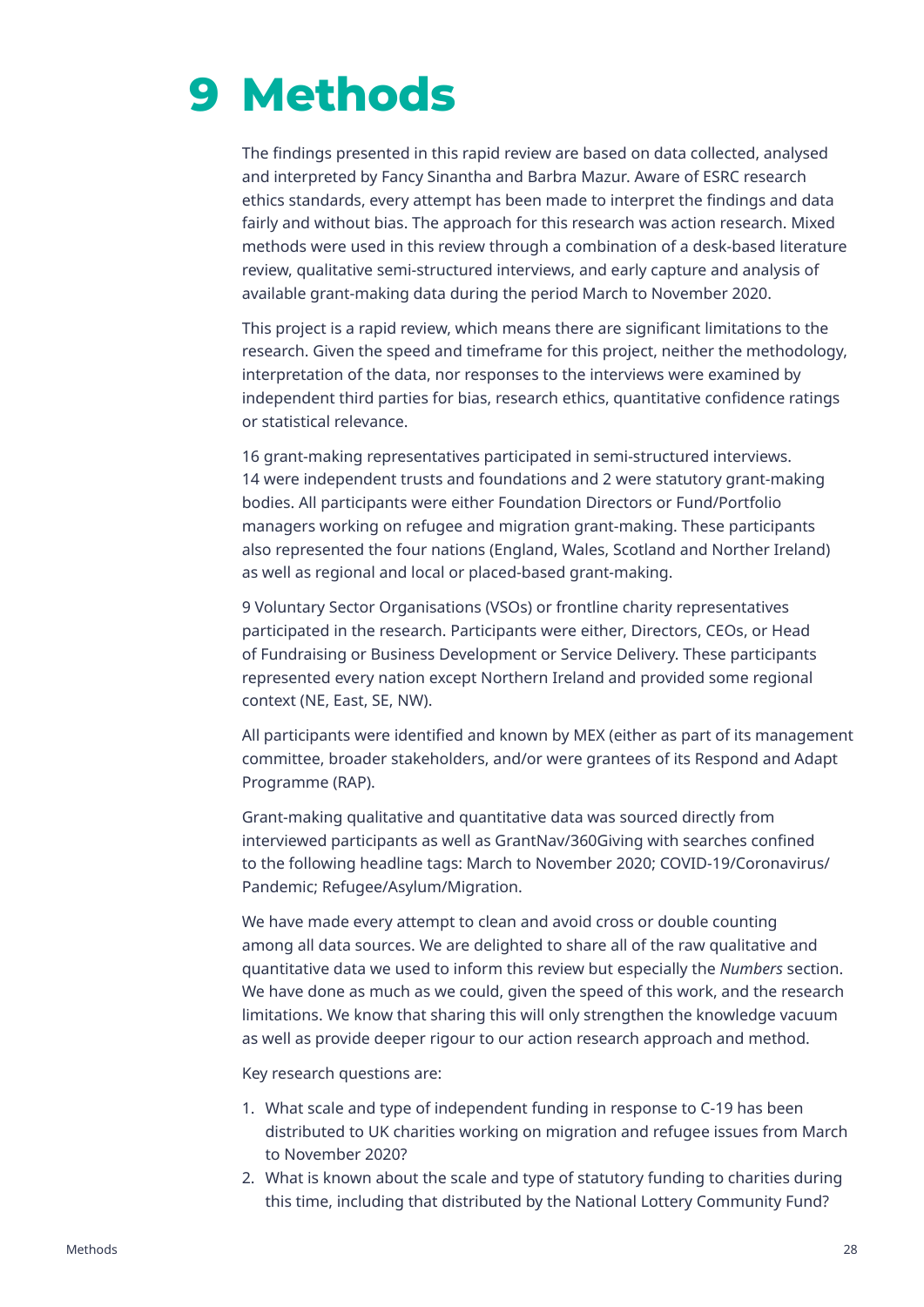- 3. What do we know about how this emergency funding distributed across the four nations of the UK?
- 4. What do we know about the size and focus of the organisations who received this funding?
- 5. What do we know about the purpose of the funding awarded and the process for accessing it?
- 6. How have refugee and migration issues intersected with other issues through general funding approaches? (including gender, race, poverty)
- 7. What does the available data on funding so far tell us about what might be needed over the next year, and how is this informing funder thinking?
- 8. What are the gaps in our knowledge about how funding has been distributed over this period, and how might such knowledge and insight gaps be better addressed in future?

# **10 Definitions & sources**

### **Definitions**

**BAME-led** – Organisation must be led and managed by the communities they serve – at least 51% of the senior management team and trustees are from the community(ies) they represent.

**BME or BAME** – The scope of 'BAME' has been understood as Black, Asian and Minority Ethnic communities that have historically experienced marginalisation, oppression and prejudice. Therefore, also in scope is work that benefts Jewish communities, Gypsy & Traveller communities and some migrant communities.

**Capacity Building** – the process of building or strengthening the systems, structures, cultures, skills and resources and power that organisations need to serve their communities

**CBO** – Community Based Organisation

**CIC** – Community Interest Company

**CSO** – Civil Society Organisation

#### **Diferent organisations working in the refugee, asylum and migration sector**

- Registered charities in the UK with a primary/exclusive focus on migration and refugee issues
- Small and medium-sized UK charities and voluntary/community organisations
- Organisations that work exclusively on UK migration and refugee issues but are not charities
- Organisations that do not work exclusively on migration and refugee issues but are 'key allies' for the sector

**Diversity** – a state in which all people have equal and inclusive access to spaces, opportunities and positions without barriers or resistance.

**Equity** – the absence of avoidable or remediable diferences among groups of people.60 'Equitable' as a funding principle described as ensuring that funding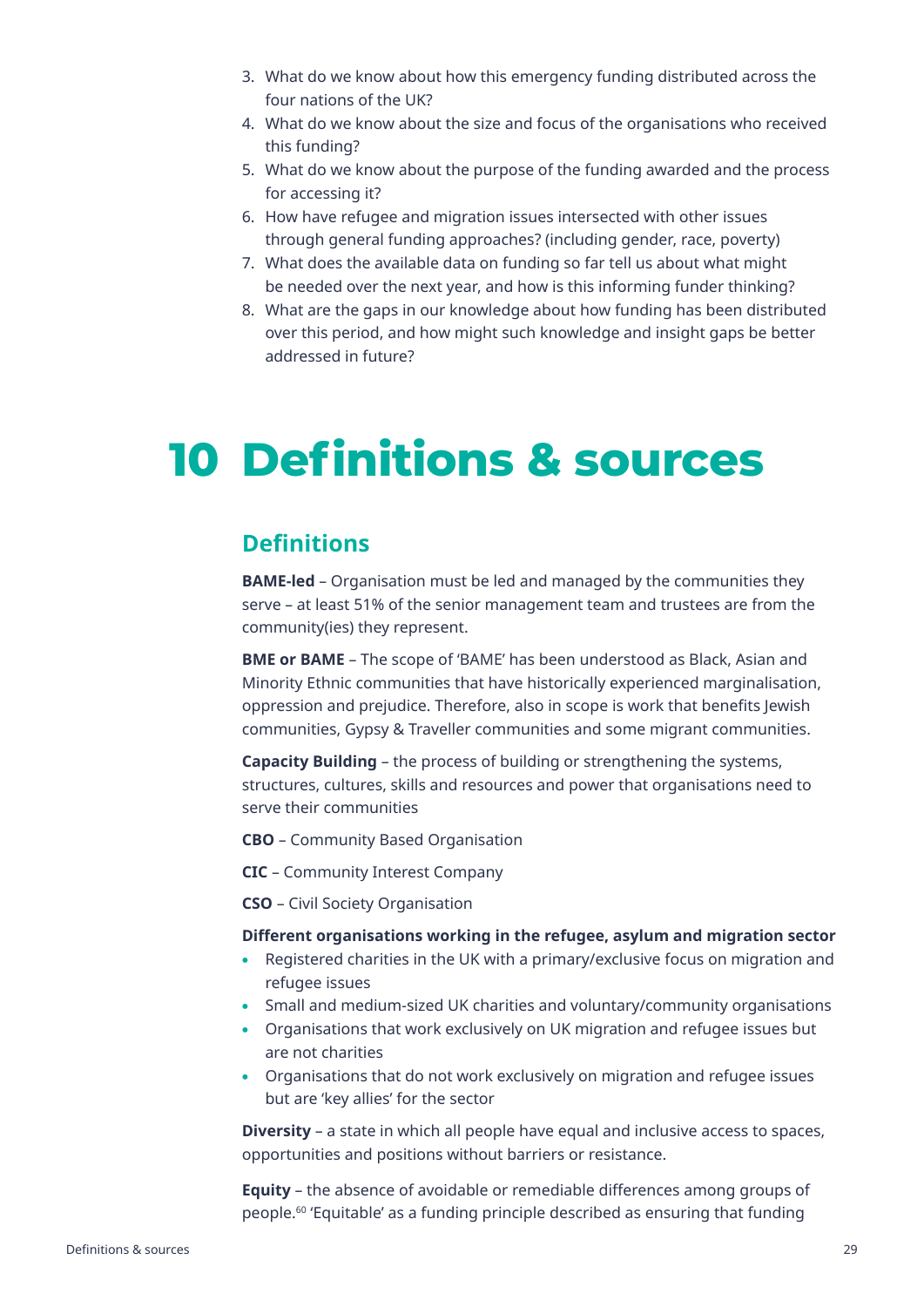decisions are as inclusive as possible, consider and intentionally act on power dynamics, and take account of the diversity of the sector – particularly of smaller organisations and organisations working with and led-by marginalised communities

**Generalist funder or organisation** – knowledgeable about a broad range of areas

**Grassroots organisations** – local people working together to fnd solutions to problems in their communities

**Inclusion** – the achievement of an environment in which all individuals feel respected, are treated fairly and have equal access to opportunities and resources.

**Infrastructure organisations** – providing organisational development support and advocating and raising the voice of small and local charities either locally and/ or regionally

**Led-by organisation** – more than 50% of an organisation's leaders (trustees and senior managing staff) are people with lived experience

**Led-for organisation** – organisation is not led-by people with lived experience but the work is very much centred on these beneficiaries and the organisation ensures their voices are heard

**OISC** – Office of the Immigration Services Commissioner

**Specialist funder or organisation** – knowledgeable about a specifc subject area

**VCO** – Voluntary and Community Organisation

**VCSE** – Voluntary, Charity, or Social Enterprise

**VSO** – Voluntary Sector Organisation

### **Sources**

#### **Funder interviewees**

Unbound Philanthropy – Will Somerville and lake Lee Migration Foundation – Juliana Bell Joseph Rowntree Charitable Trust – Michael Pitchford Lloyds Bank Foundation – Caroline Howe Comic Relief – Hajra Daly National Emergencies Trust (NET) – Chris Anderson Barrow Cadbury Trust – Debbie Pippard and Ayesha Saran Legal Education Foundation – Rachael Takens-Milne City Bridge Trust – Sandra Jones Esmée Foundation – Laura Lines Access to Justice Foundation – Clare Carter Paul Hamlyn Foundation – Alex Sutton The National Lottery Community Fund – Emma Wakeling

London Community Response Fund – Geraldine Blake Trust for London – Sioned Churchill and Klara Skrivankova AB Charitable Trust – Emma Clarke and Sara Harrity

#### **NGO interviewees**

Refugee Action – Rawan Nuseibeh and Renata Czinkotai Gyros – Louise Humphries and Armine Nikoghosyan Action Foundation – Dave Bowditch Scottish Refugee Council – Flutura Shala Welsh Refugee Council – Andrea Cleaver Refugee Council – Sarah Sonne and Lee Green Voices in Exile – Mel Steel Migrants Organise – Zrinka Bralo Refugee and Migrant Centre – Pam Gill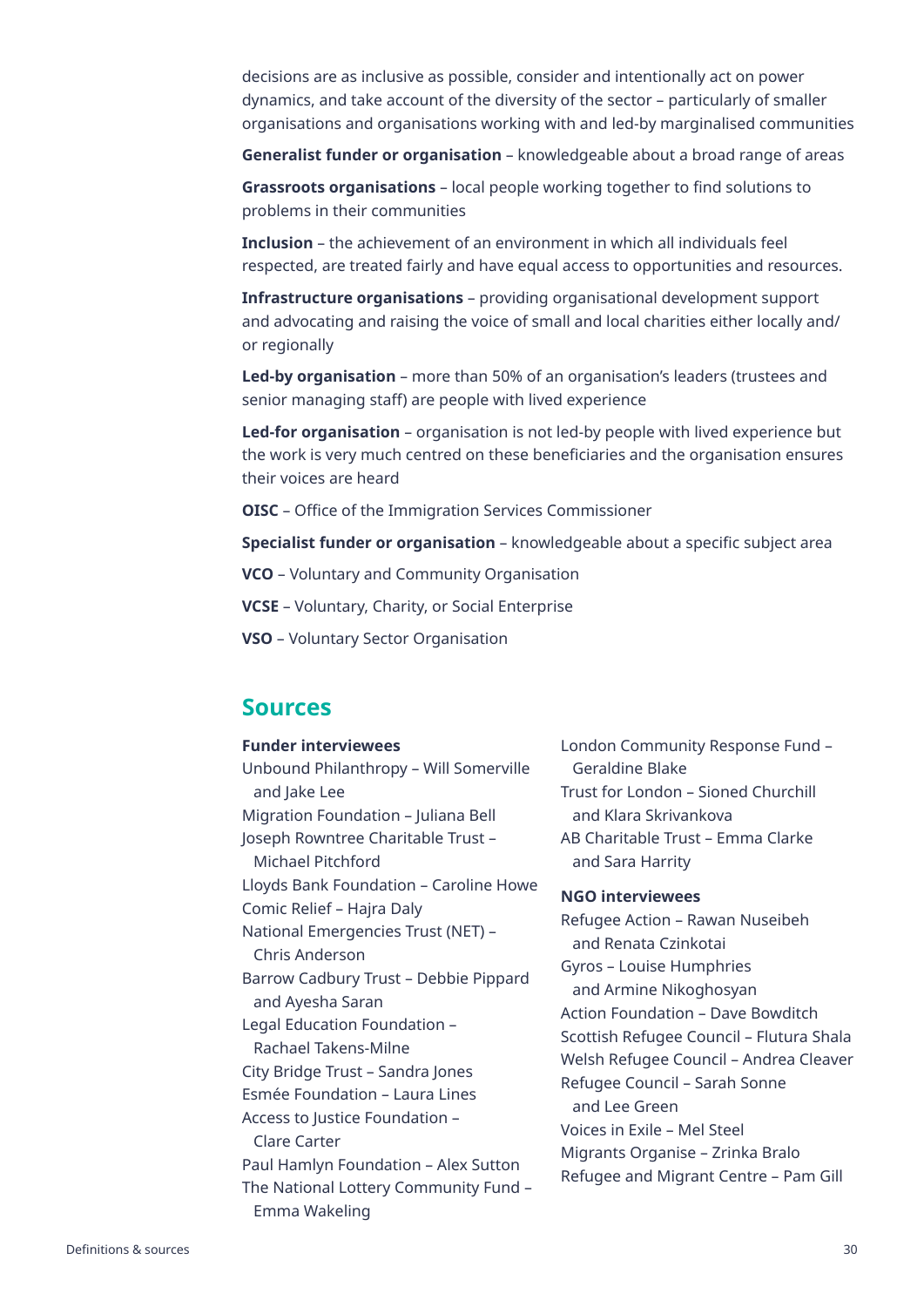# **Appendix one 11**

Below is snapshot or timestamp of known high-level government commitment as well as select independent foundation giving. Our aim with this table is to provide an emerging statutory funding picture, collated in one place, for 'early' benchmarking. We hope that more transparent and easily accessible data will emerge in the future so that we are all more confident in the funding (£) numbers, especially the granular re-directed government funds.

#### **Emerging COVID-19 grant-making funding overview (not comprehensive)**

| <b>Funder or intermediary</b>                                                                                                                                                                                                                                                                                                                                                                                                                              | <b>Total £ amount (approx)</b> |
|------------------------------------------------------------------------------------------------------------------------------------------------------------------------------------------------------------------------------------------------------------------------------------------------------------------------------------------------------------------------------------------------------------------------------------------------------------|--------------------------------|
| Department for Culture, Media and Sports (DCMS) <sup>61</sup><br>Scottish Government - £30,000,000<br>Welsh Refugee Government - £20,000,000<br>$\bullet$<br>Northern Ireland Government - £10,000,000<br>$\bullet$<br>National Lottery Community Fund - Coronavirus Community Support<br>٠<br>Fund - £200,000,000<br>National Lottery Community Fund to Community Justice Fund* -<br>٠<br>£5,000,000<br>Community Match Challenge Fund - £85,000,000<br>۰ | £750,000,000                   |
| Matched Funding from the DCMS Challenge Fund <sup>62</sup>                                                                                                                                                                                                                                                                                                                                                                                                 | £170,000,000                   |
| Comic Relief & BBC Children in Need Big Night In63                                                                                                                                                                                                                                                                                                                                                                                                         | £67,110,010                    |
| Community Justice Fund - £11.6m total (less * highlighted above<br>and below) <sup>64</sup>                                                                                                                                                                                                                                                                                                                                                                | £4,200,000                     |
| Greater London Authority to LCRF <sup>65</sup>                                                                                                                                                                                                                                                                                                                                                                                                             | £9,000,000                     |
| Justice Together Programme <sup>66</sup>                                                                                                                                                                                                                                                                                                                                                                                                                   | £8,000,000                     |
| London Community Response Fund (LCRF) (less GLA funding above) <sup>67</sup>                                                                                                                                                                                                                                                                                                                                                                               | £34,000,000                    |
| Ministry of Justice to Community Justice Fund* <sup>68</sup>                                                                                                                                                                                                                                                                                                                                                                                               | £2,400,000                     |
| National Emergencies Trust <sup>69</sup>                                                                                                                                                                                                                                                                                                                                                                                                                   | £60,538,417                    |
| National Lottery Community Fund to Barrow Cadbury Trust -<br>COVID-19 fund for migration sector <sup>70</sup>                                                                                                                                                                                                                                                                                                                                              | £5,000,000                     |
| Northern Ireland Government (less what was received from<br>the DCMS pot) <sup>71</sup>                                                                                                                                                                                                                                                                                                                                                                    | £5,500,000                     |
| Respond and Adapt Programme <sup>72</sup>                                                                                                                                                                                                                                                                                                                                                                                                                  | £2,100,000                     |
| Scottish Government (less what was received from the DCMS pot) <sup>73</sup>                                                                                                                                                                                                                                                                                                                                                                               | £320,000,000                   |
| Welsh Refugee Government (less what was received from<br>the DCMS pot)74                                                                                                                                                                                                                                                                                                                                                                                   | £4,000,000                     |
| <b>TOTAL</b>                                                                                                                                                                                                                                                                                                                                                                                                                                               | £1,442,048,427                 |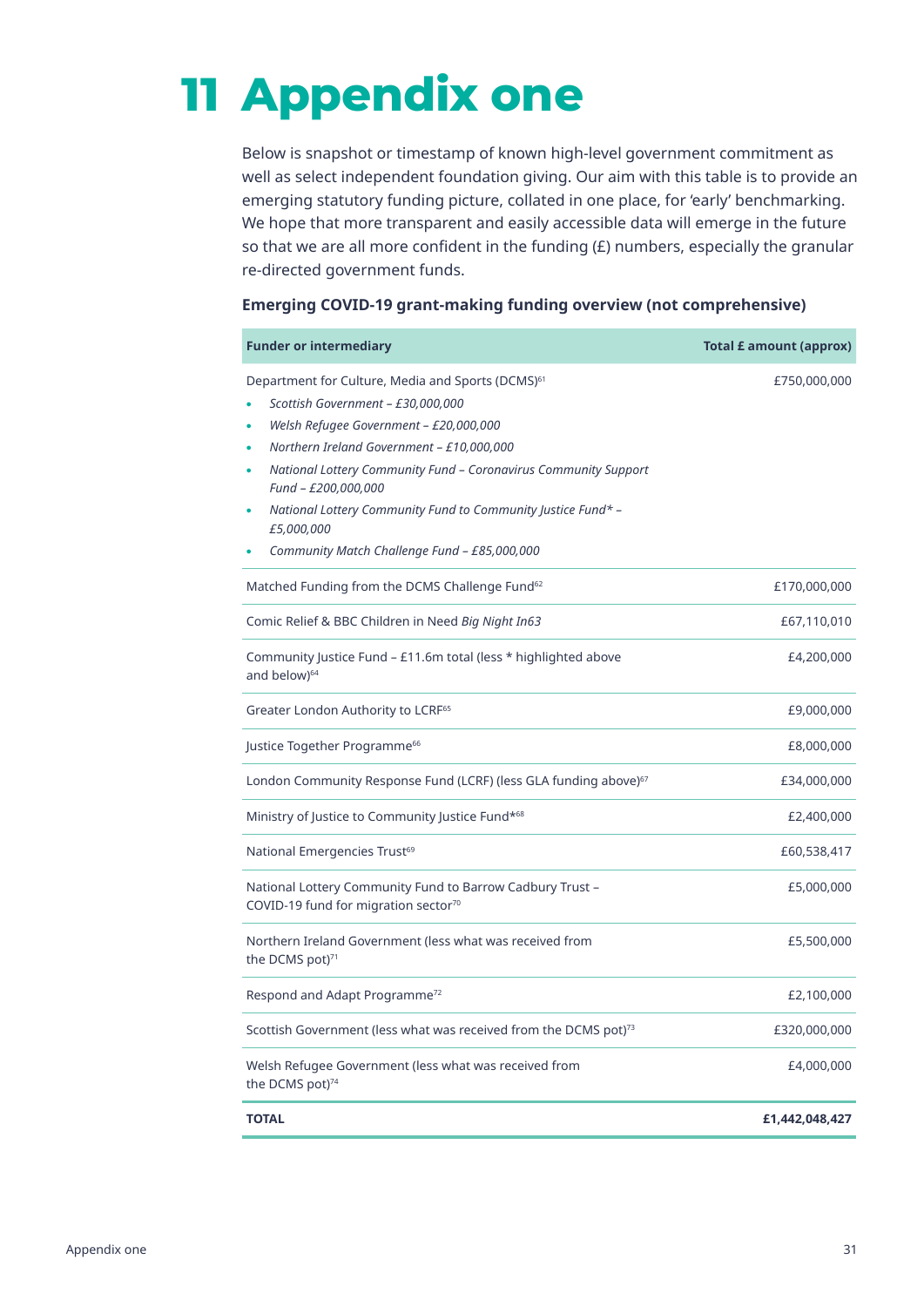# **12 Endnotes**

- 1 In homage to Home Truths: Undoing racism and delivering real diversity in the charity sector published by Voice4Change England
- 2 www.oecd.org/coronavirus/policy-responses/what-is-theimpact-of-the-COVID-19-pandemic-on-immigrants-and-theirchildren-e7cbb7de/
- 3 Ibid and https://asylummatters.cityofsanctuary.org/wpcontent/uploads/sites/117/2020/09/Everyone-Out-Novupdated.pdf or https://publications.parliament.uk/pa/ cm5801/cmselect/cmhaff/973/97302.htm
- 4 We are extremely aware of the controversies surrounding the use of BME or BAME as a catch-all abbreviation for certain races and groups and that much live work is taking place to replace this abbreviation and address these controversies. There is growing resentment and calls to cease use of BME or BAME altogether as it wrongly or rightly centres or decentres groups of people who are distinct in history, experiences and culture. We have made all attempts to follow what we are hearing and learning from others in terms of standardise language.
- 5 www.odi.org/blogs/17059-uk-s-COVID-19-response-canbecome-defning-moment-changing-our-approach-refugees
- 6 https://COVIDtracker.threesixtygiving.org
- 7 Ibid
- 8 Voluntary Sector Organisation (VSO) and 'charities' and 'frontline' organisations are all used interchangeably in this report.
- 9 "We stand with the sector" funder response to COVID-19 (London Funders, 2020)
- 10 Ibid.
- 11 "Strategic Alignment Network [or aligned fund] is made up of funders who share a mission, strategize together, and work in concert to obtain publicity, traction, and impact — but who still do all their grant-making independently. A pooled fund is a "pot" of money toward which funders contribute and from which grant dollars (or program related investments) are disbursed. Money from the pot is used without distinguishing the original donor." https://grantcraft. org/content/takeaways/types-of-funder-collaboratives/
- 12 https://COVIDtracker.threesixtygiving.org and https://londoncommunityresponsefund.org.uk/news/ps46mdistributed-london-community-response-so-far
- 13 "An intermediary can be an advisor, an administrator, and a grant maker on your behalf. Some intermediaries are also program builders and network builders. They don't just process grants. Topically focused intermediaries have their own strategies and objectives, and they fit your grant into that larger strategy. Other intermediaries are simply there to help you get your grant where you want it to go; they don't have a particular strategy of their own, other than doing it in a professional and legal manner." https://grantcraft.org/ content/case-studies/working-with-intermediaries/
- 14 www.gov.uk Coronavirus (COVID-19) Guidance and support
- 15 Ibid.
- 16 Ibid.
- 17 www.gov.scot/publications/equality-national-intermediarybodies-funding-2017-2020/
- 18 www.gov.uk Coronavirus (COVID-19) Guidance and support
- 19 https://londoncommunityresponsefund.org.uk/news/mayorprovides-ps14m-support-capitals-voluntary-sector
- 20 ACF, 2020
- 21 COVID-19: Five key-ways foundations are responding' (Association of Charitable Foundations, 2020)
- 22 ACF, 2020
- 23 Community Justice Fund, 2020
- 24 www.comicrelief.com/funding/funding-opportunities/theglobal-majority-fund/
- 25 Hargrave, Civil Society News, 2020
- 26 TNLCF, Learning and insights about COVID-19 Refugees and Asylum Seekers, 2020
- 27 https://voice4change-england.com/wp-content/ uploads/2020/10/acevo\_voice4change\_home\_truths\_report final.pdf
- 28 Migration Exchange & Co, Respond and Adapt Programme Interim Report, Sept 2020 – unpublished
- 29 Community Justice Fund, 2020
- 30 Migration Exchange & Co, Respond and Adapt Programme Interim Report, Sept 2020 – unpublished
- 31 Ibid.
- 32 COVID-19: Five key-ways foundations are responding' (Association of Charitable Foundations, 2020)
- 33 TNLCF, Learning and insights about COVID-19 Refugees and Asylum Seekers, 2020
- 34 Christie and Baillot, The impact of COVID-19 on refugees and refugee-assisting organisations in Scotland, 2020
- 35 Ibid.
- 36 Migration Exchange & Co, Respond and Adapt Programme Interim Report, Sept 2020 – unpublished
- 37 TNLCF, Learning and insights about COVID-19 Refugees and Asylum Seekers, 2020
- 38 CAF, UK Giving and COVID-19, A Special Report, 2020
- 39 Christie and Baillot, The impact of COVID-19 on refugees and refugee-assisting organisations in Scotland, 2020
- 40 Grove-White, Kaye and Fotoohi, Taking Stock and Facing the Future, 2020
- 41 Lloyds Bank Foundation Small Charties Responding to COVID-19: Winter Update, 2020
- 42 Migration Exchange & Co, Respond and Adapt Programme Interim Report, Sept 2020 – unpublished
- 43 Christie and Baillot, The impact of COVID-19 on refugees and refugee-assisting organisations in Scotland, 2020
- 44 TNLCF, Learning and insights about COVID-19 Refugees and Asylum Seekers, 2020
- 45 Ibid.
- 46 Ibid.
- 47 Ibid.
- 48 Lingaya, Wrixon, Hulbert, Home Truths, 2020
- 49 Migration Exchange & Co, Respond and Adapt Programme Interim Report, Sept 2020 – unpublished
- 50 Ibid.
- 51 Christie and Baillot, The impact of COVID-19 on refugees and refugee-assisting organisations in Scotland, 2020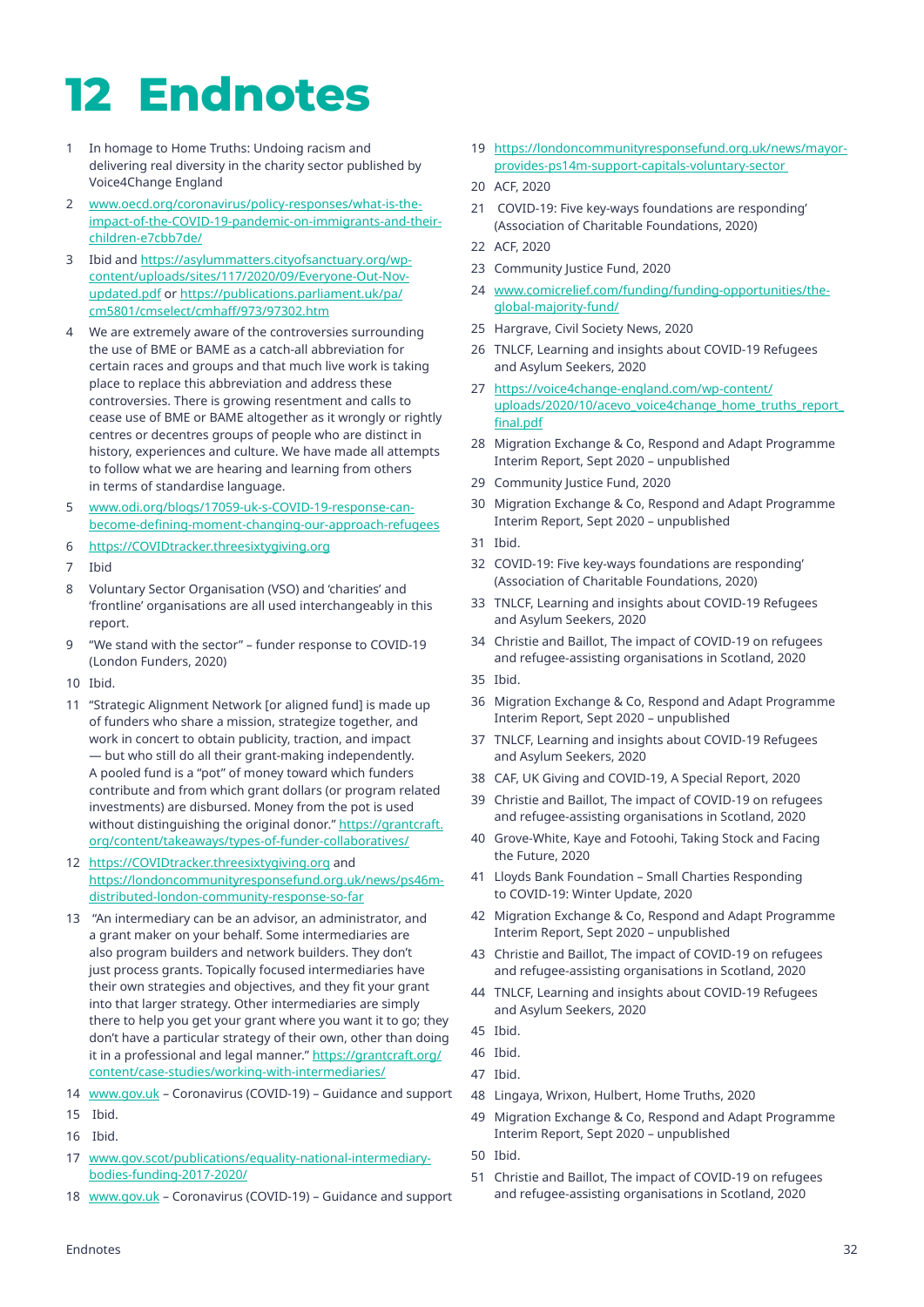- 52 These total figures are comprised of total figures from the table in Appendix One (£1b figure), total 360Giving COVID-19 Grants Tracker figures at time of writing 1 November 2020 (£380m figure), and combined analysis of interviewed independent funders data and 360 data (£31m figure). We have made every attempt to prevent cross or double counting in all figures.
- 53 All figures are approximate.
- 54 See Methods section for where and how data was sourced and analysed. We are very aware that there are gaps in our data, and this is not a comprehensive picture; rather the hope is to present a snapshot of scale and amount.
- 55 Based on a search in Excel for high frequency words in the 'grant programme title' field of our database.
- 56 Based on our cleaned, raw data, we ran a word 'count' in the 'grant description' fields to ascertain frequency and count of words to present this diagram. See Methods section for where and how data was sourced and analysed. We are very aware that there are gaps in our data, and this is not a comprehensive picture; rather the hope is to present a snapshot of scale and amount.
- 57 "Intersectionality is a theoretical framework for understanding how aspects of a person's social and political identities combine to create diferent modes of discrimination and privilege. Examples of these aspects are gender, caste, sex, race, class, sexuality, religion, disability, physical appearance, and height" from Wikipedia.
- 58 Although not COVID specific funding. www.theguardian. com/world/2020/dec/07/game-changer-1m-pledged-to-helprefugees-resettle-in-uk
- 59 It is worth keeping sight of Voluntary Sector Studies Networks – COVID-19 and voluntary action: research repository – projects
- 60 (www.who.int/healthsystems/topics/equity/en)
- 61 www.gov.uk Coronavirus (COVID-19) Guidance and support
- 62 Ibid.
- 63 www.bbc.co.uk/mediacentre/latestnews/2020/big-night-infurther-total
- 64 https://atjf.org.uk/community-justice-fund-launches
- 65 https://londoncommunityresponsefund.org.uk/news/mayorprovides-ps14m-support-capitals-voluntary-sector
- 66 www.trustforlondon.org.uk/news/justice-together-initiative/
- 67 https://londoncommunityresponsefund.org.uk/news/ps46mdistributed-london-community-response-so-far
- 68 https://atjf.org.uk/community-justice-fund-launches
- 69 https://nationalemergenciestrust.org.uk/funding-partners/ total £ amount obtained through interview data
- 70 https://barrowcadbury.org.uk/what-we-do/programmes/ COVID-19-support-fund/
- 71 www.communities-ni.gov.uk/landing-pages/COVID-19 partner-organisations
- 72 https://global-dialogue.org/respond-and-adaptprogramme-rap/
- 73 www.gov.scot/news/helping-communities-through-thepandemic/ and www.gov.scot/publications/equality-nationalintermediary-bodies-funding-2017-2020/
- 74 https://gov.wales/welsh-government-boosts-supportvalued-charities-and-third-sector-organisationswales#:~:text=Ahead%20of%20the%20Chancellor's %20announcement,the%20Third%20Sector%20Resilience %20Fund